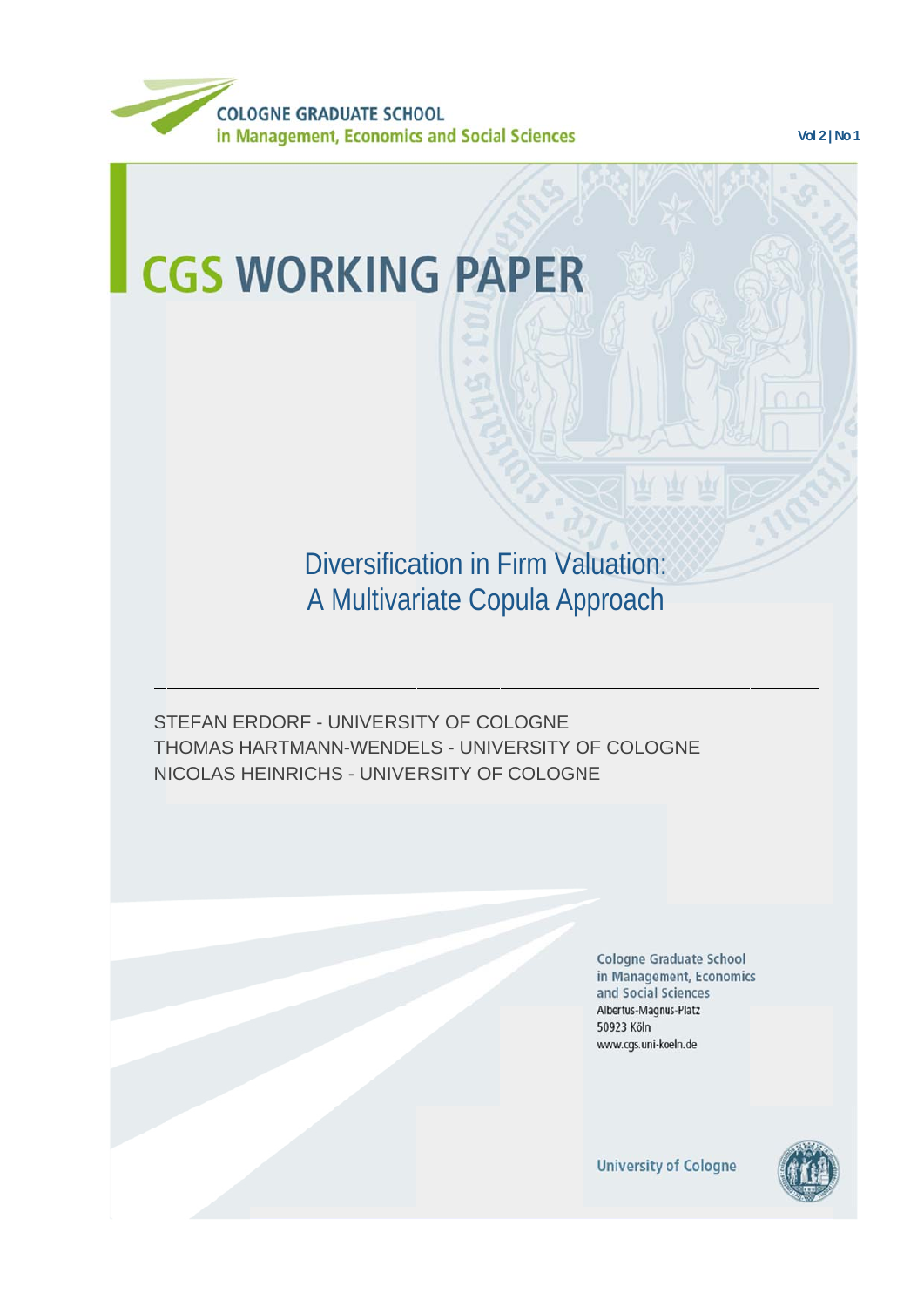## Diversification in Firm Valuation: A Multivariate Copula Approach<sup>∗</sup>

Stefan Erdorf† Thomas Hartmann-Wendels‡ Nicolas Heinrichs§

Cologne Graduate School Working Paper January 2011

#### **Abstract**

We introduce a new discounted cash flow model which adopts the diversification effect of multi-business firms. We face two challenges: One is examining how different diversification extents can affect the firm value due to risk reduction, and the other is modeling segment-specific cash flows and discount rates to reflect the differences in risk and growth characteristics across the different businesses that a firm operates in. Since the co-movement of business segments depends on the state of the economy, we use a multivariate copula approach taking the state-varying dependence of business segments explicitly into account. A high level of a firm's diversification determined by a low dependence between the firm's business segments leads to a lower probability of firm default which results in a higher firm value through reduced bankruptcy costs. We demonstrate this effect by comparing the values of three U.S. firms when modeling independence, dependence with copulas, and perfect dependence between businesses.

JEL-Classification: G11, G17, G33, L25

Keywords: diversification, firm valuation, dependence modeling, multi-business firm, bankruptcy costs, default probability, copulas, Monte Carlo simulation, discounted cash flow model

<sup>∗</sup>We thank the following for their valuable comments: Prof. Dr. Dieter Hess, Prof. Dr. Homburg, Prof. Dr. Hanspeter Schmidli, Dr. Oliver Grothe, Angie Dobbs and Michael Matz.

<sup>†</sup>Graduate School of Risk Management, Meister-Ekkehart-Str. 11, University of Cologne, 50923 Cologne, Germany, e-mail: Erdorf@wiso.uni-koeln.de

<sup>‡</sup>Department of Banking, Albertus-Magnus-Platz, University of Cologne, 50923 Cologne, Germany

<sup>§</sup>Graduate School of Risk Management, Meister-Ekkehart-Str. 11, University of Cologne, 50923 Cologne, Germany, e-mail: Heinrichs@wiso.uni-koeln.de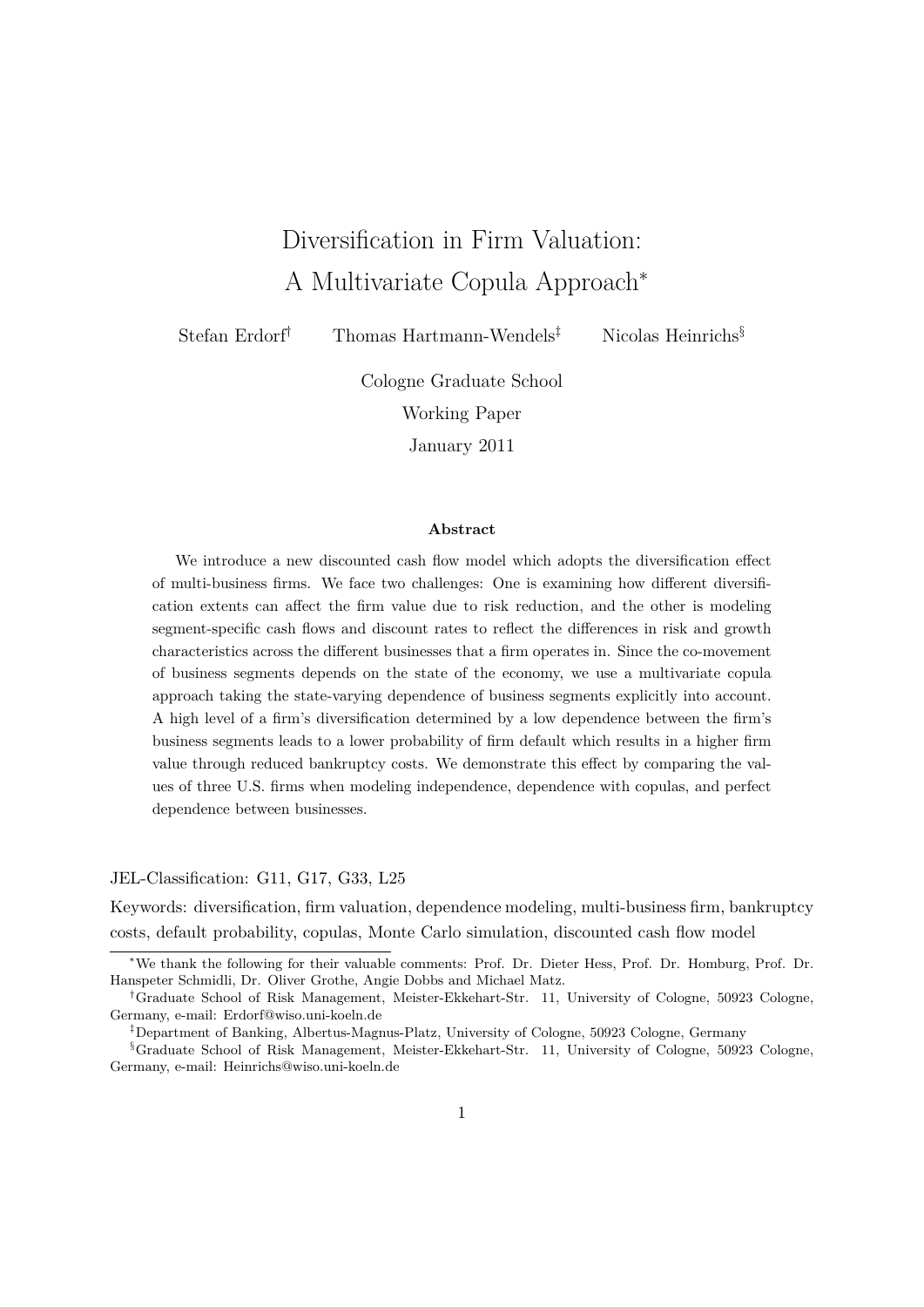## **1 Introduction**

In this article we present a multi-business firm valuation approach to examine how the level of diversification affects the firm value due to risk reduction. A high level of corporate diversification determined by a low dependence between a firm's business segments reduces the volatility of the entire firm's cash flow. It leads to a lower probability of firm default which results in a higher firm value through reduced bankruptcy costs. Since the co-movement of business segments is not constant across the business cycle, we apply a multivariate copula approach to model state-varying diversification.

The effect of diversification on firm value has been widely empirically examined in literature.<sup>1</sup> We extend the valuation literature and show how to relate the risk reduction effect of diversification directly to the valuation framework. Our model reveals several advantages. Analysts can determine the benefits that a diversified firm has through a decrease of default risk. The model reflects the diversification effect across the states of the economy by incorporating the existing asymmetric co-movements between businesses. For example, in a firm's business portfolio allocation, if all businesses plunge down jointly as the economy falls, the value of diversification may be overstated by those not taking the increase in downside co-movements into account. Through the explicit modeling of the different characteristics for each business segment, the model affords a more accurate estimate of the entire firm's value.<sup>2</sup> Moreover, the model provides the default probability for rating decisions.

Diversified firms have significantly lower cash flow volatilities. Dimitrov and Tice (2006) state that the greater cash flow volatility of less-diversified firms increases the costs of external financing and drives these firms to become credit-rationed during recessions. Especially during recessions and after exogenous industry shocks, when the cost of external financing increases

<sup>&</sup>lt;sup>1</sup>See e.g. Lang and Stulz (1994), Berger and Ofek (1995), Servaes (1996), Lamont and Polk (2001), Campa and Kedia (2002), Graham et al. (2002), Villalonga (2004), Santalo and Becerra (2008), and Kuppuswamy and Villalonga (2010). There is no clear consensus regarding whether there is a discount or a premium on firm value.  ${}^{2}$ For discussion see Koller et al. (2005) and Damodaran (2009a).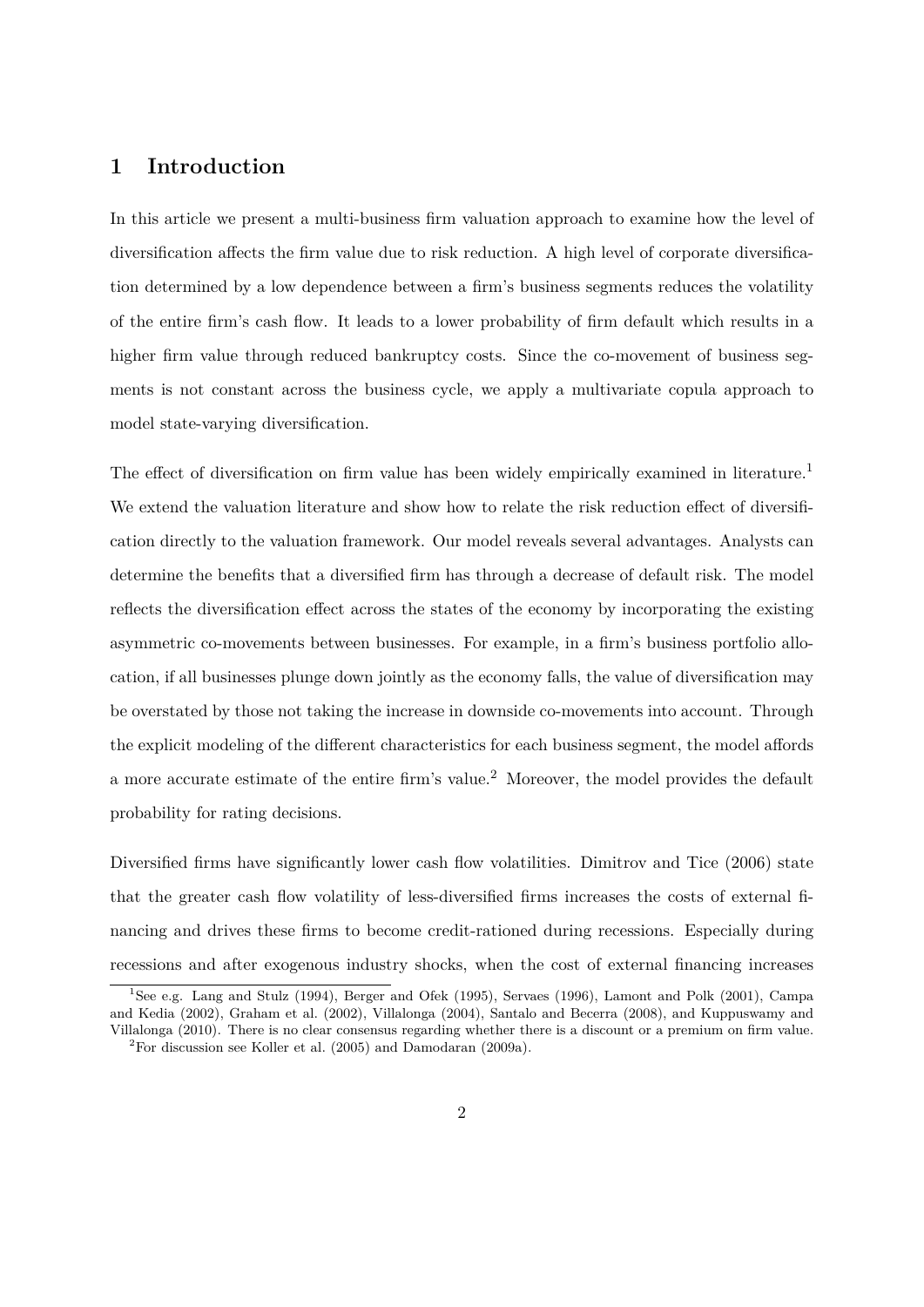and the business segments of a diversified firm would be financially constrained as stand-alone firms, diversification becomes more efficient. Yan (2006) and Yan et al. (2010) explain that under these circumstances diversified firms profit from their ability to substitute costly external capital with less costly internal capital. Diversified firms have better access to capital markets at lower costs when securing their financial needs. The lower costs result from risk reduction of lenders achieved through diversification, as described by Leland (2007). The lower cash flow volatility reduces downside risk and consequently leads to less defaults. Ammann and Verhofen (2006) show in a simulation study that the diversification influence on firm value depends on the correlation between business segments. More precisely, Lewellen (1971) postulates that as long as the cash flows of the various business segments are not perfectly positively correlated, the probability of default declines with the level of diversification.

As mentioned by Inderst and Müller (2003), the effect of shocks on business lending can be damped by internal capital markets of diversified firms which stabilizes the operating business. If a failing segment is short of liquidity, other business segments often provide cross-subsidies. Therefore, they can also get into trouble with liquidity. As also mentioned by Scharfstein and Stein (2000), weaker segments get subsidized by stronger ones through internal capital allocation. Meyer et al. (1992) argue that an unprofitable business segment can have negative value when it is part of a corporation that provides cross-subsidies, whereas a stand-alone firm would declare bankruptcy in the same scenario. Moreover, Lamont (1997) mention, when a business segment of a diversified firm is adversely affected by an exogenous shock, each of the other segments will cut investments by the same amount, regardless of whether they have comparatively better or worse opportunities than other segments. Billett and Mauer (2003) and Kuppuswamy and Villalonga (2010) examine the internal capital allocation in times of financing constraints and find that diversified firms have the ability to fund valuable projects of segments that would face binding financial constraints as stand-alone firms. Through these cross-subsidies in times of crisis the segment-specific cash flows are smoothed and the co-movement between the busi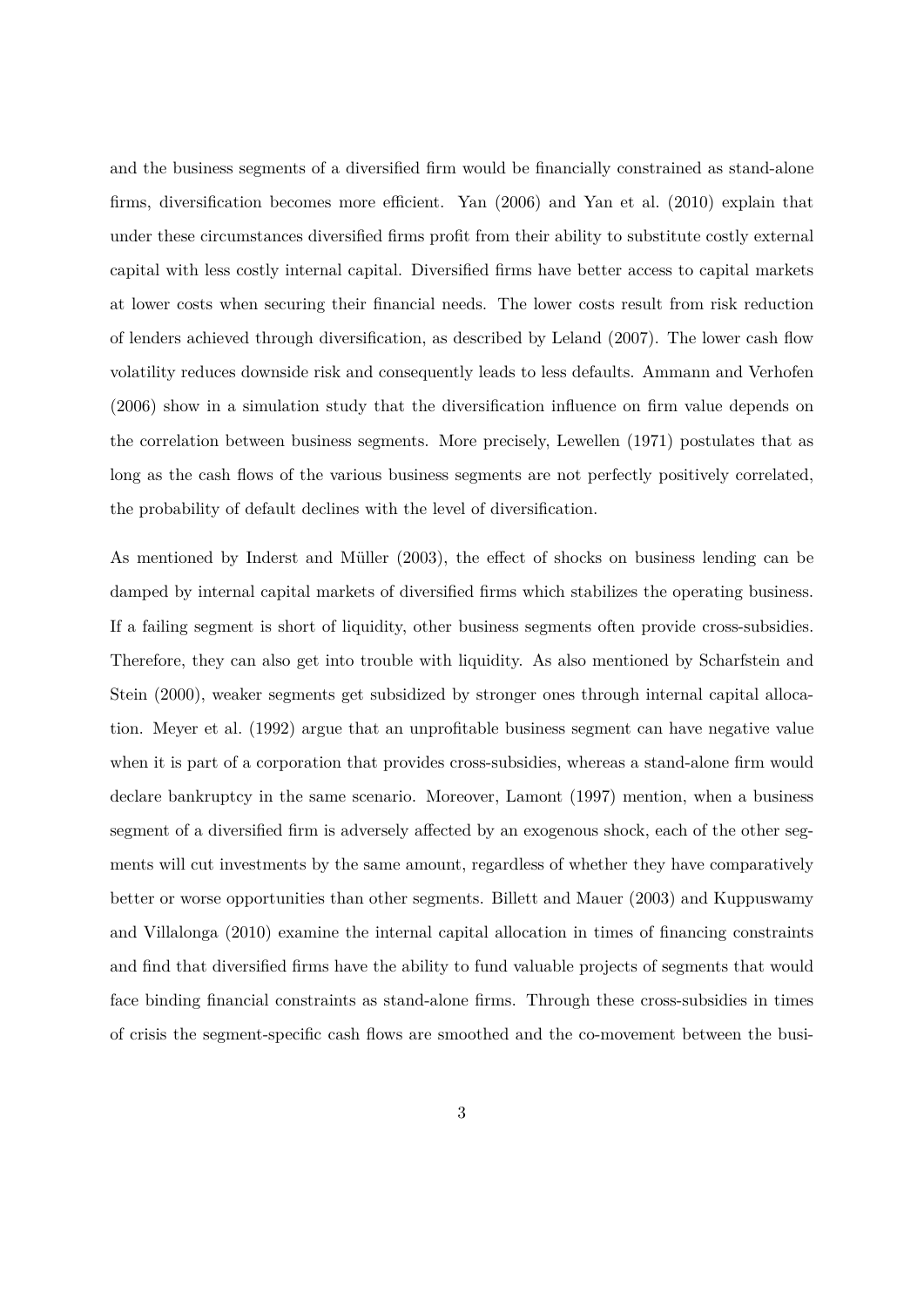ness segments increases resulting in a higher dependence in crisis. Erdorf and Heinrichs (2010) provide empirical evidence that the co-movement between industry revenues differs in the business cycle. In times of crisis, macroeconomic shocks pertain to almost all businesses and their revenues fall down together. The co-movement between revenues increases in crisis.

The crucial point in covering the risk-reduction effect of diversification explicitly is how to model the appropriate dependence between the business segments. Not only is the magnitude of dependence important, but also its variation in different states of environment and during the business cycle. Buraschi et al. (2010) model stochastic correlation. Their approach regards time-variant correlation but does not model structural changes of dependence. Our valuation model takes systematic differences in dependence between businesses into account by implementing a multivariate copula approach. Using the Clayton copula we are able to model higher dependence in crisis through asymmetry and tail dependence.

We focus on firms that are diversified across multiple lines of business.<sup>3</sup> Different businesses have different growth and risk characteristics. The growth and discount rates can vary widely across businesses. We therefore model each segment separately by applying an extended twostage discounted cash flow model. We determine the revenues as the main value driver and follow Schwartz and Moon (2000) and (2001) by assuming a stochastic process for them. When simulating the revenues, we include dependence in the stochastic term by using copulas. We model segment-specific growth rates, volatilities of revenues, and discount rates to cover individual segment behavior and risk characteristics. Further items are developed proportionally to the revenues. A firm goes bankrupt when the sum of all segment-specific free cash flows falls below a predetermined amount of additional financing available for the entire firm. Section 2 explains the valuation model in detail.

In Section 3, we demonstrate how the model can be applied for illustrative examples. We show

<sup>&</sup>lt;sup>3</sup>In our argumentation we do not discuss geographical diversification, but it could be easily incorporated in the model. Multi-country firms are widely examined in Damodaran (2009a), e.g. in terms of market-specific risk, growth rates, tax rates, and currencies.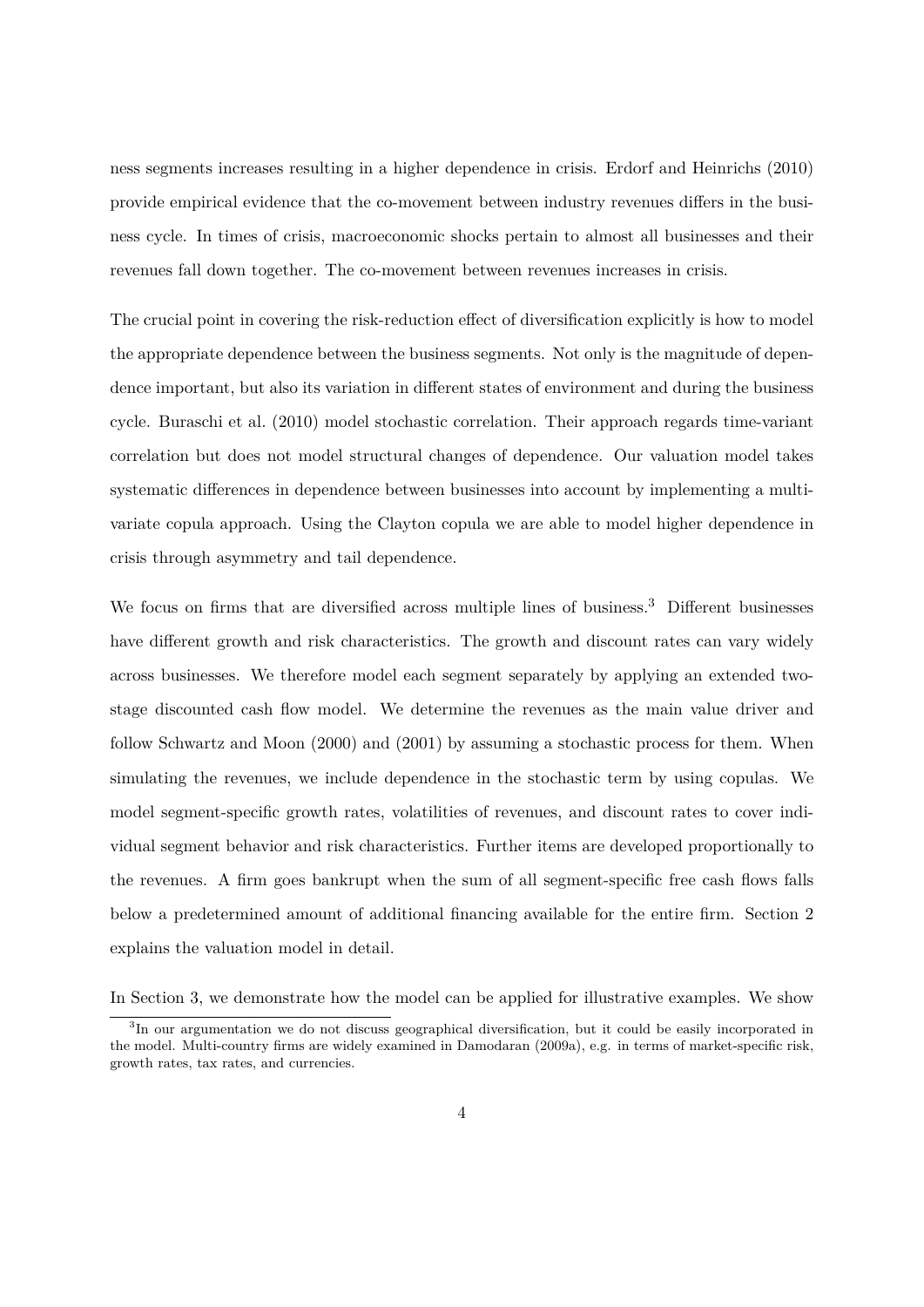for three diversified U.S. firms with varying numbers of business segments how the firm value changes if we vary the assumptions of the diversification magnitude. For each firm we consider three scenarios: We first assume perfect dependence between all business segments to simulate the effect of a non-diversified firm, and secondly, we model independence to simulate a perfect diversification between the segments. Beside those two extreme scenarios we capture the state-varying diversification effect by applying the copula approach to model the true dependence between the business segments. The three scenarios demonstrate the risk diversification effect which results in a higher firm value through a lower default probability. Finally, section 4 concludes the article.

## **2 Valuation Approach**

Our model considers segment-specific cash flows and capital costs reflecting the differences in risk and growth characteristics across the different businesses that a firm may operate in. It adopts the diversification effect of multi-business firms. First, we describe the discounted cash flow model and second, we implement a bankruptcy barrier in the model to allow defaults. Third, we define the segment-specific free cash flow estimation and determine the stochastic process of the revenues. Fourth, we describe the multivariate copula approach and afterwards explain how to model segment-specific discount rates.

#### **2.1 Discounted Cash Flow Model**

For the valuation of multi-business firms we apply an extended discounted cash flow (DCF) approach.<sup>4</sup> The market value of an entire firm is determined by the discounted value of all expected future free cash flows aggregated over all segments. The free cash flow is defined as the cash flow available for distribution to all debt and equity security holders of the entire firm. In our approach we extend the typical WACC-model. We therefore discount the segment-specific

<sup>&</sup>lt;sup>4</sup>When valuing multi-business firms, DCF models have several advantages over multiple approaches, see Damodaran (2009a).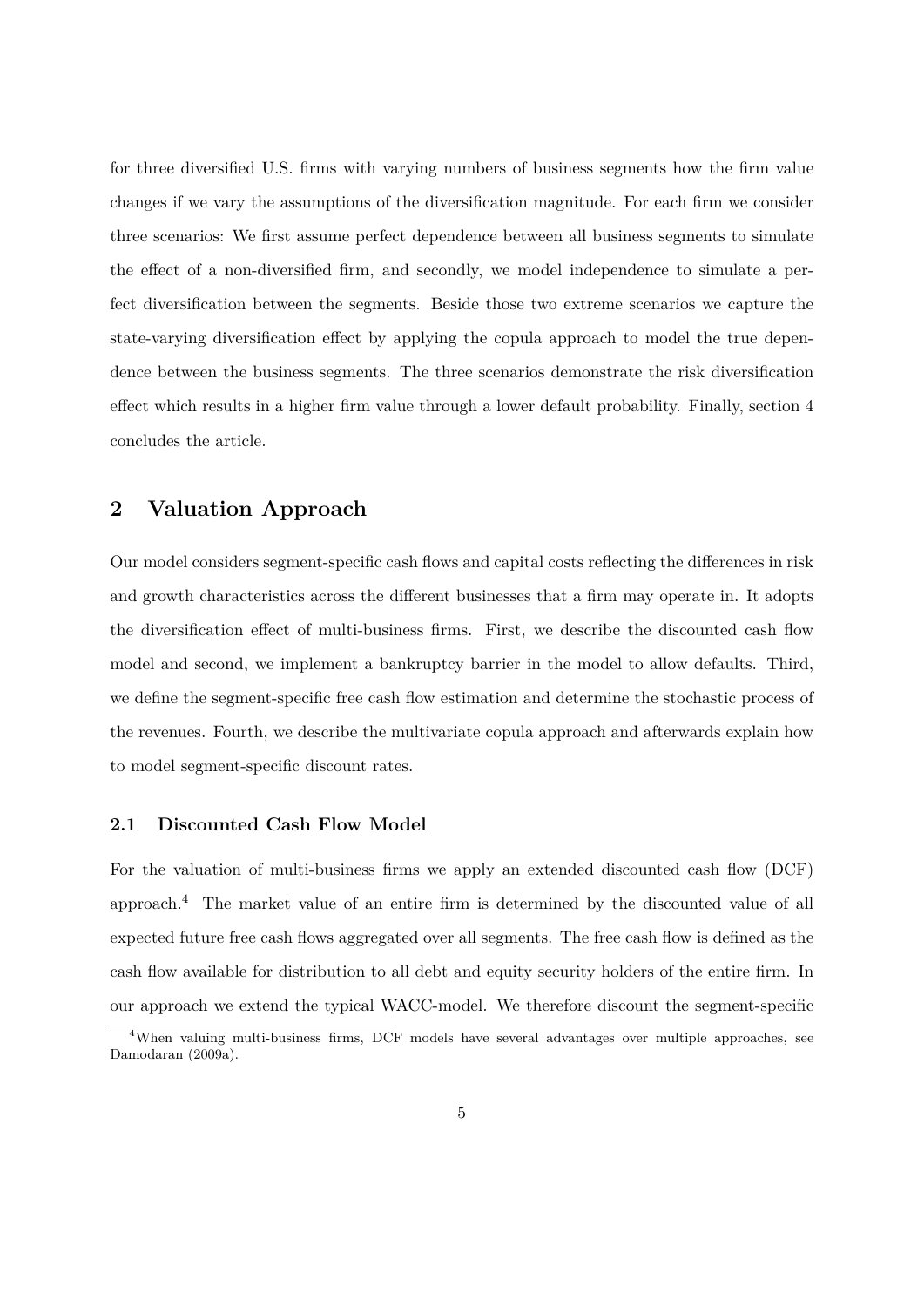free cash flows with a segment-specific weighted average cost of capital *rW ACC<sup>l</sup>* at each time *t* and aggregate them to an enterprise value over all segments *l* (see equation (1)). The expected consolidated enterprise value is then determined by the arithmetic mean of all simulated paths *i* of the Monte Carlo simulation. Multi-business firms often have complex holding structures with minority holdings in subsidiaries and majority holdings in others. In the case of a majority holding, the balance sheets of the two firms are consolidated and the proportion of the firm that is owned by other investors is balanced as a minority interest.<sup>5</sup> To calculate the expected equity value of the consolidated firm  $V_0$  conditioned on the information available at valuation date  $0$ , we have to add market values of cash and marketable securities  $CASH_0$  as well as minority holdings *MH*<sup>0</sup> and subtract the market values of minority interests *MI*<sup>0</sup> and interest bearing liabilities  $Debt_0$  from the enterprise market value (see equation  $(2)$ ):

$$
V_{0,i}^D = \sum_{l=1}^L \sum_{t=1}^{\infty} \frac{FCF_{l,t}}{(1 + r_{WACC_l})^t}
$$
 (1)

$$
V_0 = \mathbb{E}[V | \mathcal{F}_0] \approx \frac{1}{N} \sum_{i=1}^{N} V_{0,i}^D + CASH_0 + MH_0 - MI_0 - DEBT_0 \tag{2}
$$

with paths index  $i = 1, \ldots, N$ ; segment index  $l = 1, \ldots, L$  and time index  $t = 1, \ldots, \infty$ .

Where:

| $V_{0,i}^D$        | = enterprise market value of corporation's simulated path i at valuation date 0 |
|--------------------|---------------------------------------------------------------------------------|
| $V_0$              | $=$ equity market value of the corporation at valuation date 0                  |
| $FCF_{l,t}$        | = free cash flow for segment $l$ at time $t$                                    |
| $\mathit{TWACC}_l$ | $=$ time invariant weighted average cost of capital for segment l               |
| $CASH_0$           | $=$ market value of cash and marketable securities at valuation date 0          |
| $MH_0$             | $=$ market value of minority holdings at valuation date 0                       |

<sup>&</sup>lt;sup>5</sup>See Damodaran (2009a) for an explanation about the valuation of complex holding structures, such as minority holdings and minority interests.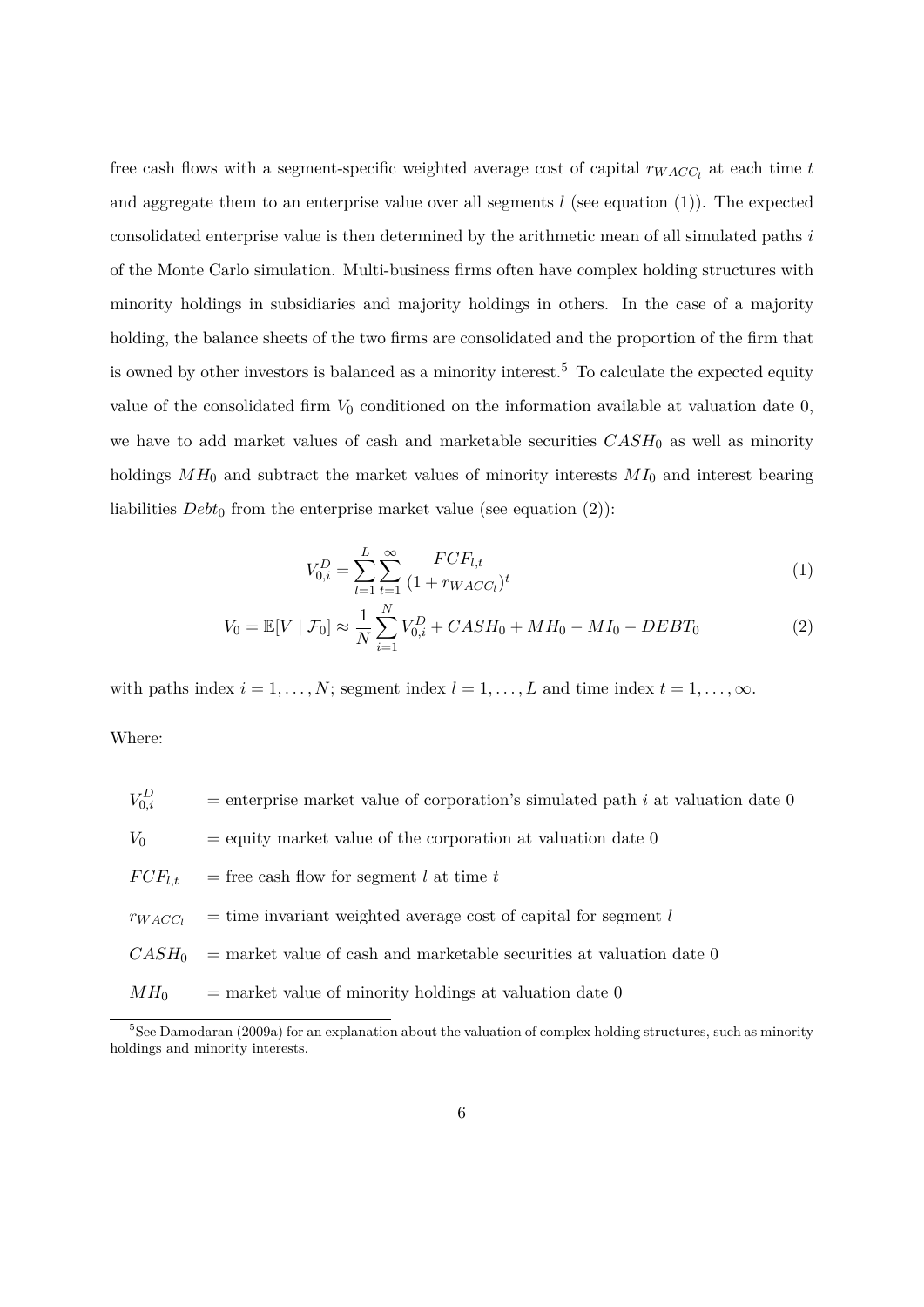$MI_0$  = market value of minority interests at valuation date 0

 $DEBT_0$  = market value of debt as the sum of interest bearing liabilities at valuation date 0

The DCF approach requires all expected future free cash flows to be forecasted ad infinitum. To avoid this problem, we extend the above DCF model to the following two stage DCF version by separating the expected free cash flows into two periods. The two-stage DCF model assumes that in a first stage forecasts of the free cash flows are made on a period-by-period basis. In the first stage, the explicit forecast period, we calculate the present value by discounting segmentspecific free cash flows for a limited number of periods  $(t = 1, \ldots, T)$ . After this stage, individual forecasts are typically difficult to predict and the firm is usually assumed to achieve a period of steady but adequate growth. When a firm operates in multiple businesses, some of these segments might have high growth rates, whereas others are already in stable growth. The explicit forecast period should be long enough to ensure that all business segments reach stable growth before entering the second stage. In this terminal period, we make the assumption that all segments have reached steady state and use a perpetuity expression.

$$
V_{0,i}^D = \sum_{l=1}^L \left( \sum_{t=1}^T \frac{FCF_{l,t}}{(1 + r_{WACC_l})^t} + \frac{FCF_{l,T+1}}{(1 + r_{WACC_l})^T \cdot (rwACC_l - g)} \right)
$$
(3)

where *g* is an expected constant growth rate.

It follows for  $V_0$ :

$$
V_0 = \frac{1}{N} \sum_{i=1}^{N} \left( \sum_{l=1}^{L} \left( \sum_{t=1}^{T} \frac{FCF_{l,t}}{(1 + r_{WACC_l})^t} + \frac{FCF_{l,T+1}}{(1 + r_{WACC_l})^T \cdot (r_{WACC_l} - g)} \right) \right) + CASH_0 + MH_0 - MI_0 - DEBT_0
$$
\n(4)

In the steady state all business segments grow at this expected constant growth rate *g* and reinvest a proportion of their profits into the businesses each year. The expected constant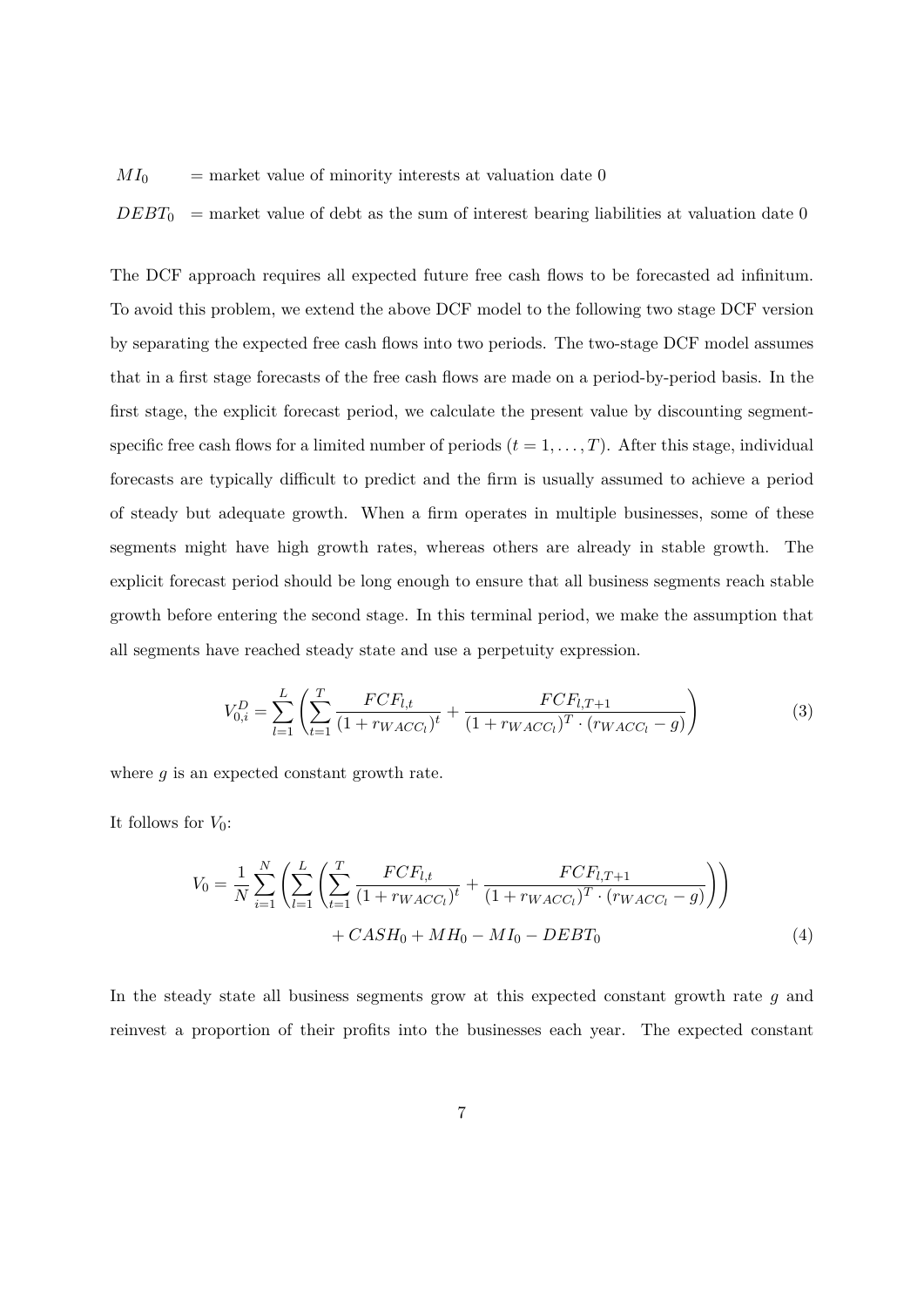growth rate *q* is specified exogenously.<sup>6</sup> The steady state requires that all items in financial statements are modeled in a consistent manner. Particularly, in the terminal value period each item grows towards infinity at the same growth rate *g*. <sup>7</sup> The terminal value captures the present value of the expected free cash flows beyond the explicit forecast period, which is computed on an extrapolation of the last detailed free cash flow at time *T* based on growing perpetuities and steady state assumptions.

#### **2.2 Probability of Default**

As Damodaran (2009b) points out, when the possibility of default is neglected, DCF valuations overstate the firm value significantly. The diversification level of the firm's portfolio of business segments impacts the cost of bankruptcy since diversification reduces the downside risk ceteris paribus. A low level of a firm's diversification is determined by a high dependence between the firm's business segments. A higher dependence results in a higher default probability and leads to a lower firm value. On the other hand, firms can benefit from a high level of diversification due to the reduction of downside risk. For example, if a business segment performs poorly and would default as a stand-alone firm, it can be rescued by other segments of a diversified firm which generate positive cash flows.

We assume that all free cash flows are completely distributed to debt and equity holders each period. The entire firm is assumed to default when its total free cash flow, which is determined as the sum of segment-specific free cash flows, falls below a predetermined amount of additional financing. We define default as the first time when  $\sum_{l=1}^{L} FCF_{l,t}$  hits the negative amount of additional financing.

$$
\sum_{l=1}^{L} FCF_{l,t} < -AF \tag{5}
$$

 $AF =$  Amount of potential additional financing

 $\overline{6}$ Note, *g* is often linked to the expected average inflation rate or to the growth in the nominal gross domestic product (GDP).

<sup>7</sup>Lundholm and O'Keefe (2001) examine in more detail financial statements in steady state.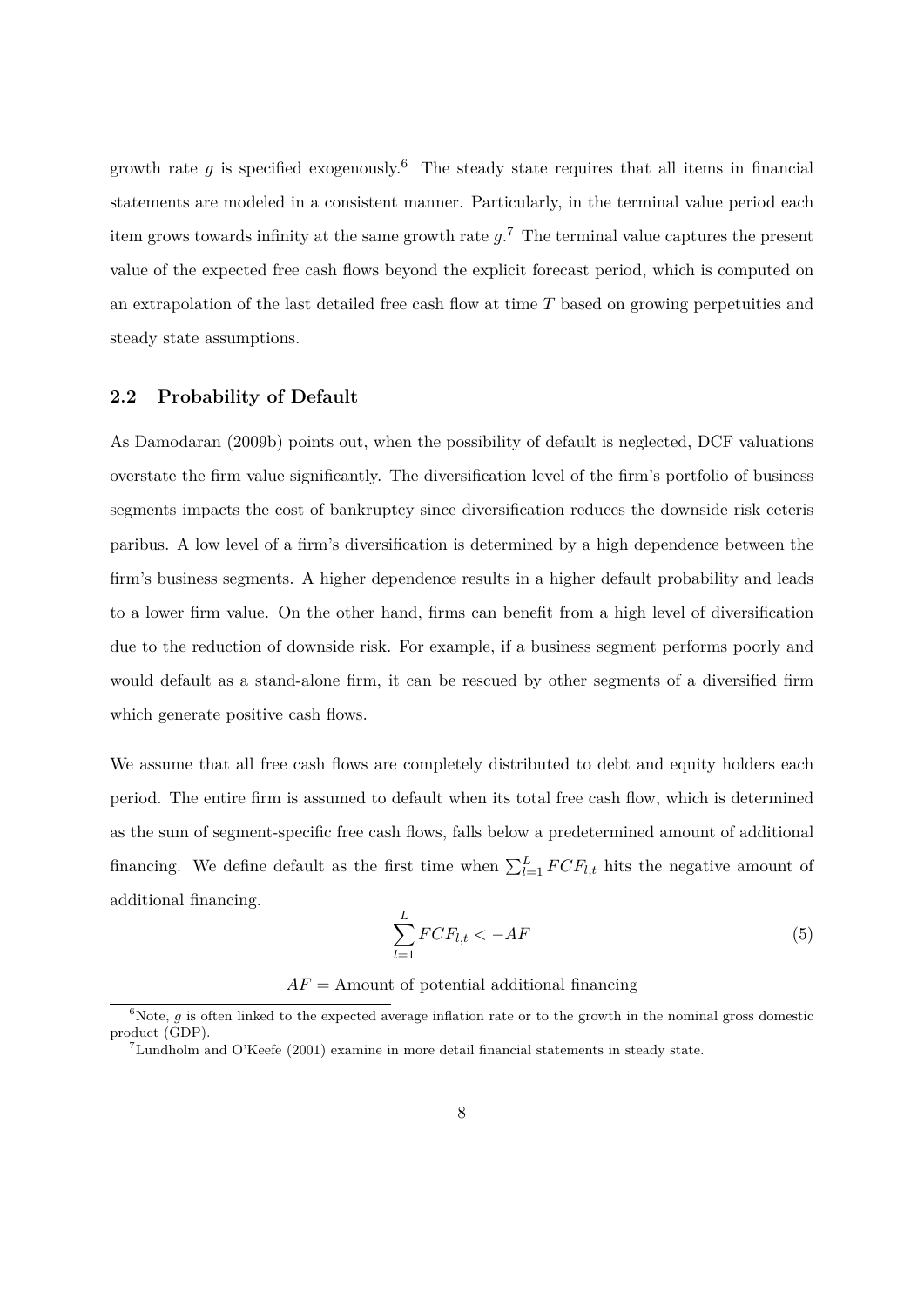If the firm defaults in a path of the Monte Carlo simulation, its value for this path is set to zero assuming that the liquidation proceeds and the firm value until default equals the bankruptcy costs. This modeling of default has several advantages. First, a diversified firm only defaults when its sum of all free cash flows falls below a predetermined amount, considering the possibility that other business segments can provide cross-subsidies when a failing segment is short of liquidity. Second, the model can consider additional financing. Finally, our approach measures the cumulative joint probability of default as the proportion of simulations where the firm goes bankrupt. This could be a helpful source for rating decisions of corporate bonds.<sup>8</sup>

#### **2.3 Free Cash Flow Estimation**

The segment-specific free cash flow  $(FCF_{l,t})$  is computed by the following formula:<sup>9</sup>

$$
FCF_{l,t} = (R_{l,t} - C_{l,t} - DE_{l,t})(1 - \tau) - (CE_{l,t} - DE_{l,t}) - \Delta WC_{l,t}
$$
\n(6)

where:

| $R_{l,t}$         | $=$ revenues for segment l at time t                                   |
|-------------------|------------------------------------------------------------------------|
| $C_{l,t}$         | $=$ sum of cost of goods sold (COGS) and operating expenses (OEXP) for |
|                   | segment $l$ at time $t$                                                |
| $DE_{l,t}$        | $=$ depreciation and amortization for segment l at time t              |
| $\tau$            | $=$ corporate tax rate (assumed to be constant over segments and time) |
| $CE_{l,t}$        | $=$ capital expenditures in net property, plant and equipment (PPE)    |
|                   | for segment $l$ at time $t$                                            |
| $\Delta WC_{l,t}$ | = change in non-cash operating working capital for segment l at time t |
|                   | $(\Delta WC_{l,t}=WC_{l,t}-WC_{l,t-1})$                                |

<sup>&</sup>lt;sup>8</sup>An application of cumulative probability of default for bond rating is shown in Altman and Pasternack (2006). <sup>9</sup>See Damodaran (2006). Note, we omit changes in deferred taxes.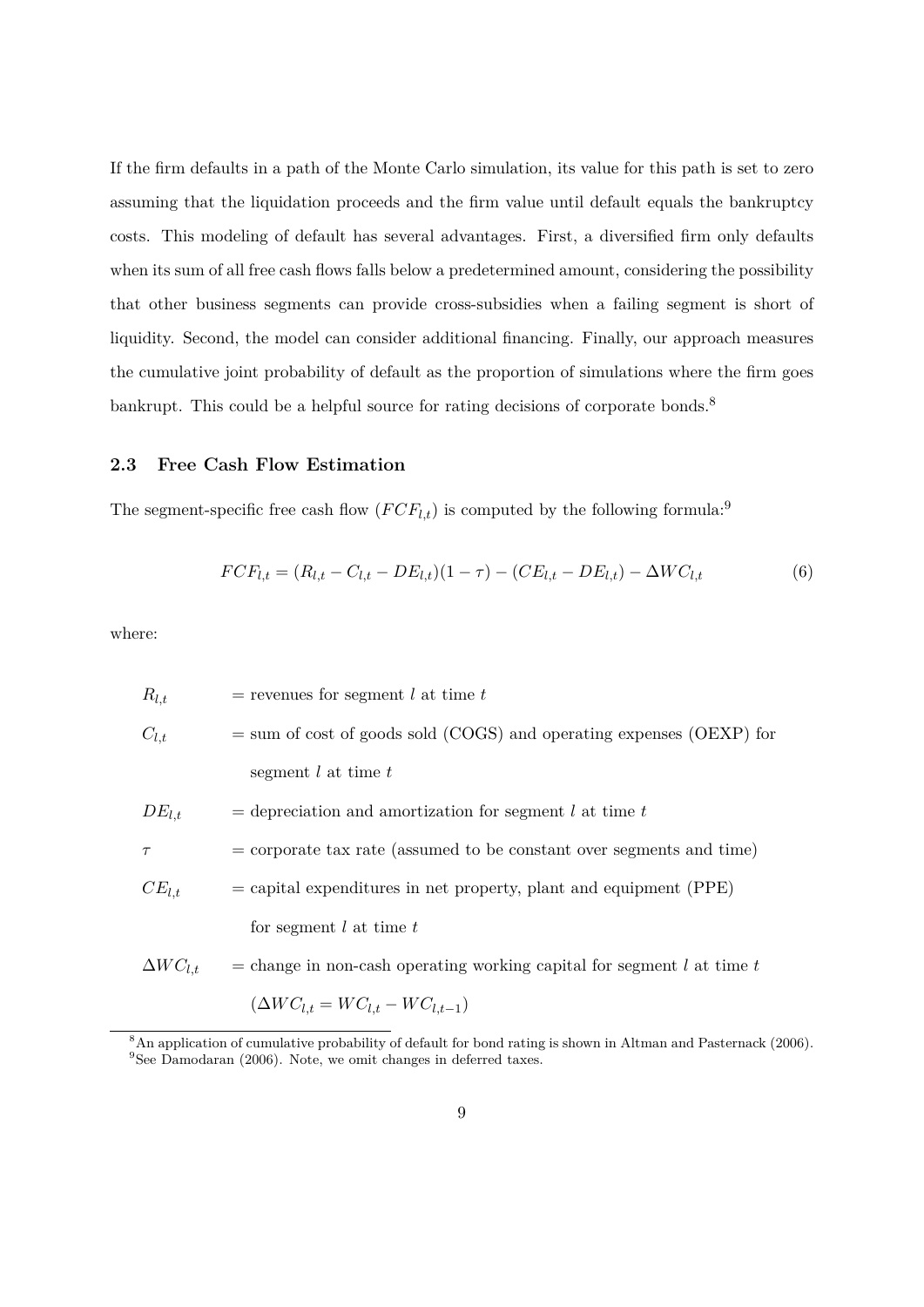The free cash flow is equal to after-tax operating profit, less investments in net property, plant and equipment  $(CE_{l,t} - DE_{l,t})$  and changes in non-cash operating working capital  $(\Delta WC_{l,t})$ . It does not incorporate any financing-related cash flows such as interest expenses or dividends.

Since the revenues are one of the key value drivers of the firm value they are the central variable and we model them explicitly. We follow Schwartz and Moon (2000) and (2001) and assume in a continuous time approach that the dynamics of the revenues of business segment *l* are given by a stochastic differential equation. We therefore specify them by the following geometric Brownian motion:<sup>10</sup>

$$
\frac{dR_{l,t}}{R_{l,t}} = \mu_{l,t} \ dt + \sigma_l \ dZ_{l,t} \tag{7}
$$

The drift  $\mu_{l,t}$  is the expected rate of growth in segment-specific revenues, and  $\sigma_l$  is the volatility of segment-specific revenues. Our approach models revenues for each segment separately taking into account that growth rates and volatilities vary widely across businesses. We assume that the expected rate of growth  $\mu_{l,t}$  is described by a deterministic mean reversion with a long-term average drift  $\overline{\mu}$ .<sup>11</sup>

$$
d\mu_{l,t} = \kappa \cdot [\overline{\mu} - \mu_{l,t}]dt \tag{8}
$$

The initial growth rate  $\mu_{l,t}$  specified by a business segment *l* converges to the sustainable growth rate  $\bar{\mu}$ . We consider that high growth rates in segment-specific revenues would lead to competitors who imitate or copy business ideas and products. High growth rates can not survive to the long term horizon. The mean reversion coefficient  $\kappa$  describes the adaption speed at which the segment's growth is expected to converge deterministically to the long term average. According to Schwartz and Moon (2000) and (2001), we interpret  $\frac{\ln(2)}{\kappa}$  as the half-life of the deviations in

<sup>&</sup>lt;sup>10</sup>Furthermore, the revenues can be modeled in a more advanced approach by a fractional Brownian motion which is based on Mandelbrot and Ness (1968).

<sup>11</sup>Schwartz and Moon (2000) and (2001) apply a stochastic differential equation for modeling the expected growth rate in revenues. Since we do not focus on startups in our model, the above approach simplifies the model.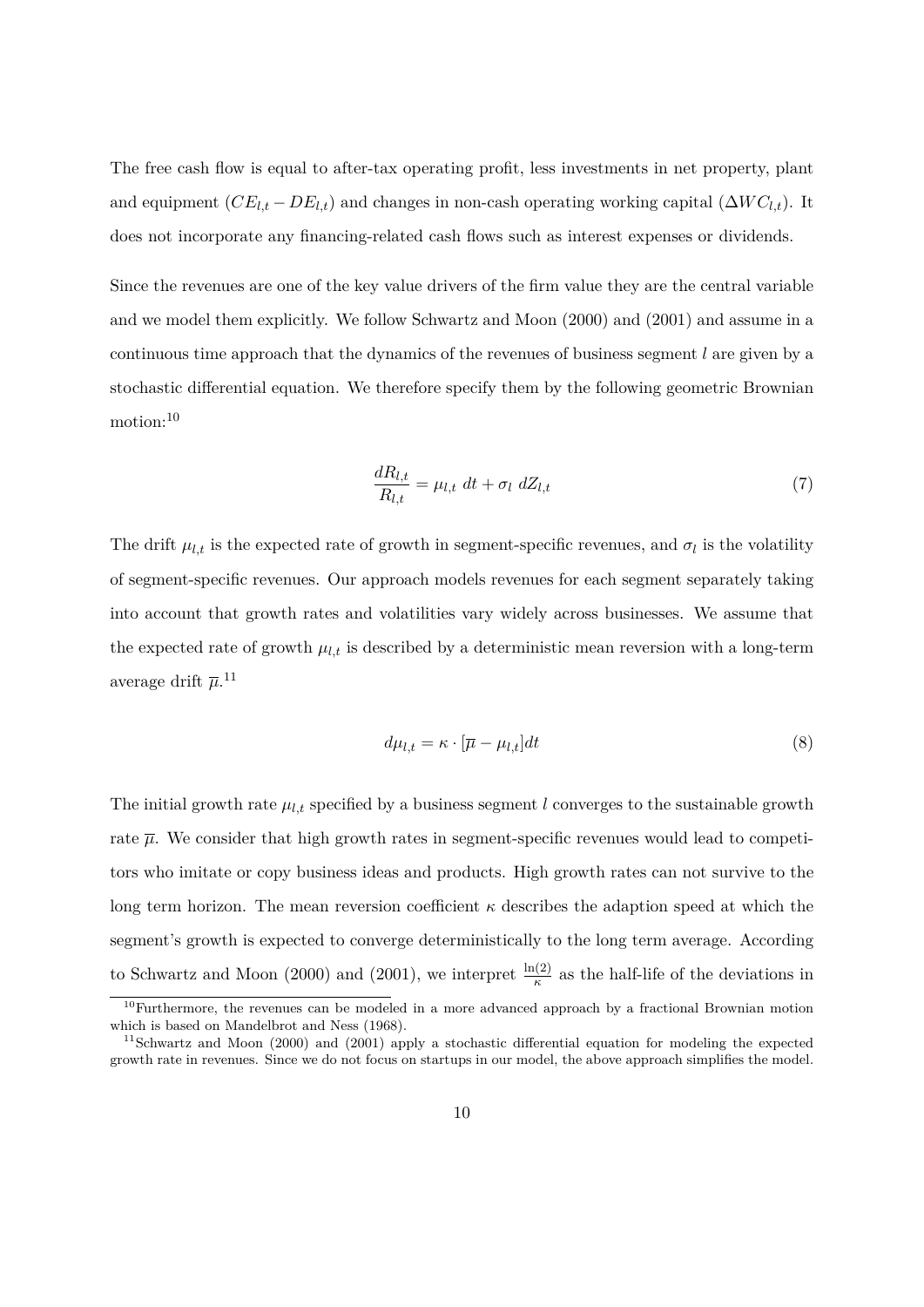which the growth rate is expected to be halved. The volatility  $\sigma_l$  in equation (7) is specified for each segment *l* separately and it is assumed to be constant over all time points *t*.

While in Schwartz and Moon (2000) and (2001)  $Z_{l,t}$  is a Wiener process, a more general approach could be implemented.  $Z_{l,t}$  can be chosen as any stochastic process according to the specific properties of each segment. To overcome the shortcomings of the Brownian motion, especially the normally distributed increments, other Lévy processes can be applied. The flexibility of the copula approach allows us to be free in the choice of the marginal distributions of the segments' revenue dynamics. The multivariate distribution of the resulting multivariate process can then be modeled by arbitrary individual distributions combined with the appropriate copula which introduces dependence between the  $Z_{l,t}$ .

In addition to the revenues, the other items of the free cash flow formula (6) are linked to these stochastically modeled revenues. We apply the textbook approach of financial planning, the percentage of sales method (POS). In compliance with Koller et al. (2005), the growth in revenues determines the development of most items in the financial statement directly. As an illustration, one can consider a firm which is operating efficiently and at exhausted capacity. If it wants to increase its revenues by a certain percentage, it basically has to enhance all items on the asset side of the balance sheet by the same percentage. On the liability side, a part of this amount could be financed by increasing liability items, e.g. accounts payable linked to the revenues which are considered in the change of operating working capital. The remaining funds have to be raised by enhancing equity and debt, e.g. through increases in share capital and long term debt. Principally, a firm could finance growth by only using new debt. It results in changes of the firm's leverage ratio and effects the weighted average cost of capital. In our model we assume a policy of constant leverage ratio which implies that the firm increases both equity and debt proportionally.

As already mentioned, further items will be tied directly to revenues. More precisely, the items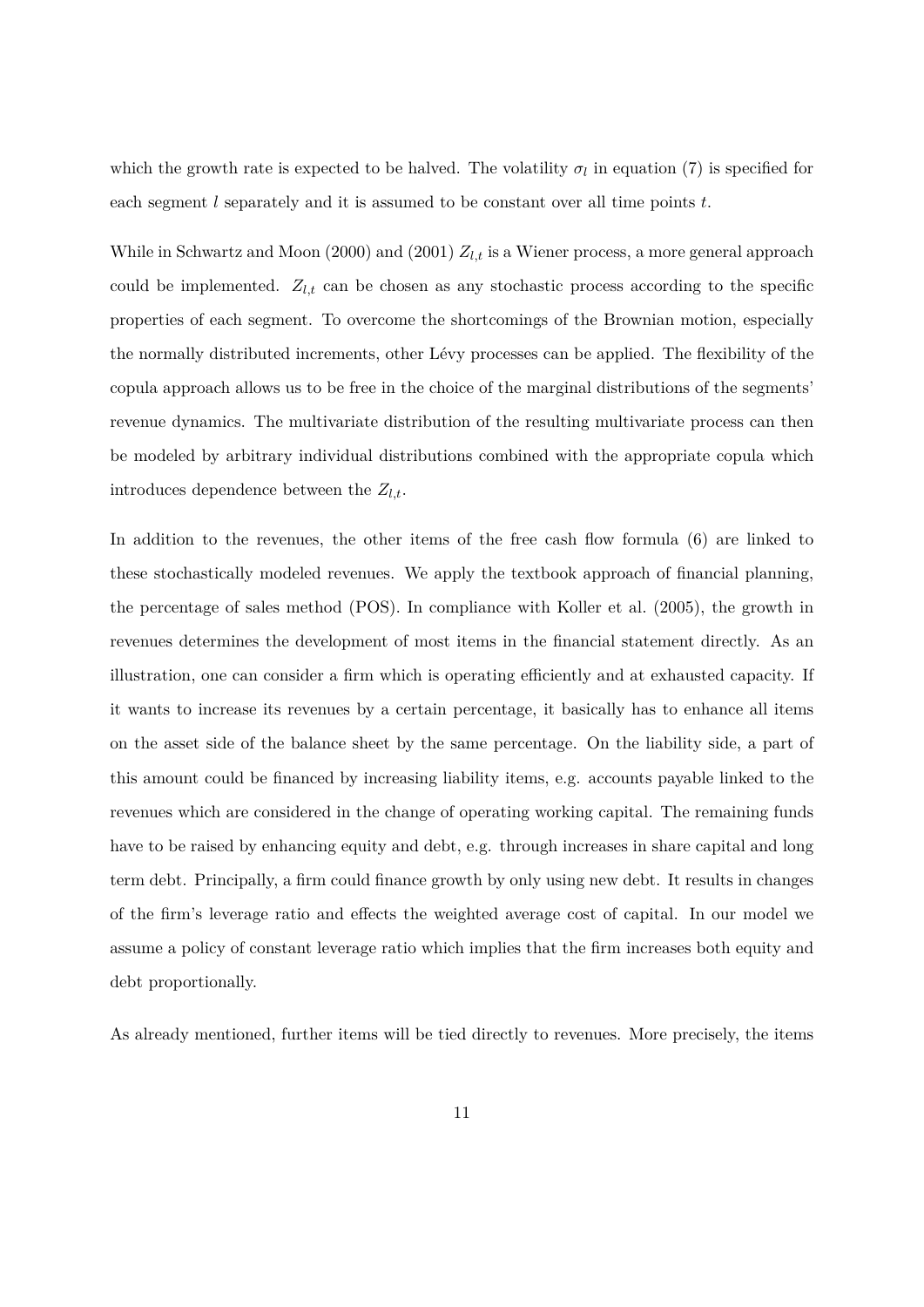$CE_{l,t}$  and  $WC_{l,t}$  are modeled as a certain ratio  $\delta_l^{CE}$  and  $\delta_l^{WC}$  of the revenues for segment *l* at time *t*: 12

$$
CE_{l,t} = \delta_l^{CE} \cdot R_{l,t} \tag{9}
$$

$$
WC_{l,t} = \delta_l^{WC} \cdot R_{l,t} \tag{10}
$$

Changes in non-cash operating working capital  $\Delta W C_{l,t}$  are defined as the differences between non-cash operating working capital at the end of the period *t* and non-cash operating working capital at the end of the previous period  $t - 1$ . It contains the net investments in accounts receivable, inventory, accounts payable and accruals that are requested to support growth in revenues.

Depreciation and amortization  $DE_{l,t}$  are assumed to be a fixed percentage  $\delta_l^{DE}$  of net property, plant and equipment  $PPE_{l,t}$  for segment  $l$  at time  $t$ :

$$
DE_{l,t} = \delta_l^{DE} \cdot PPE_{l,t} \tag{11}
$$

The net property, plant and equipment increases with capital expenditures and decreases with depreciation. We therefore calculate changes in net property, plant and equipment  $\Delta PPE_{l,t}$  by the difference between capital expenditures and depreciation and amortization:

$$
\Delta PPE_{l,t} = PPE_{l,t} - PPE_{l,t-1} = CE_{l,t} - DE_{l,t}
$$
\n(12)

Using equation  $(11)$  in equation  $(12)$ , it follows:

$$
PPE_{l,t} = \frac{PPE_{l,t-1} + CE_{l,t}}{(1 + \delta_l^{DE})}
$$
\n(13)

<sup>&</sup>lt;sup>12</sup>If long-term estimates for capital expenditures are available, they can of course be incorporated directly into the valuation model.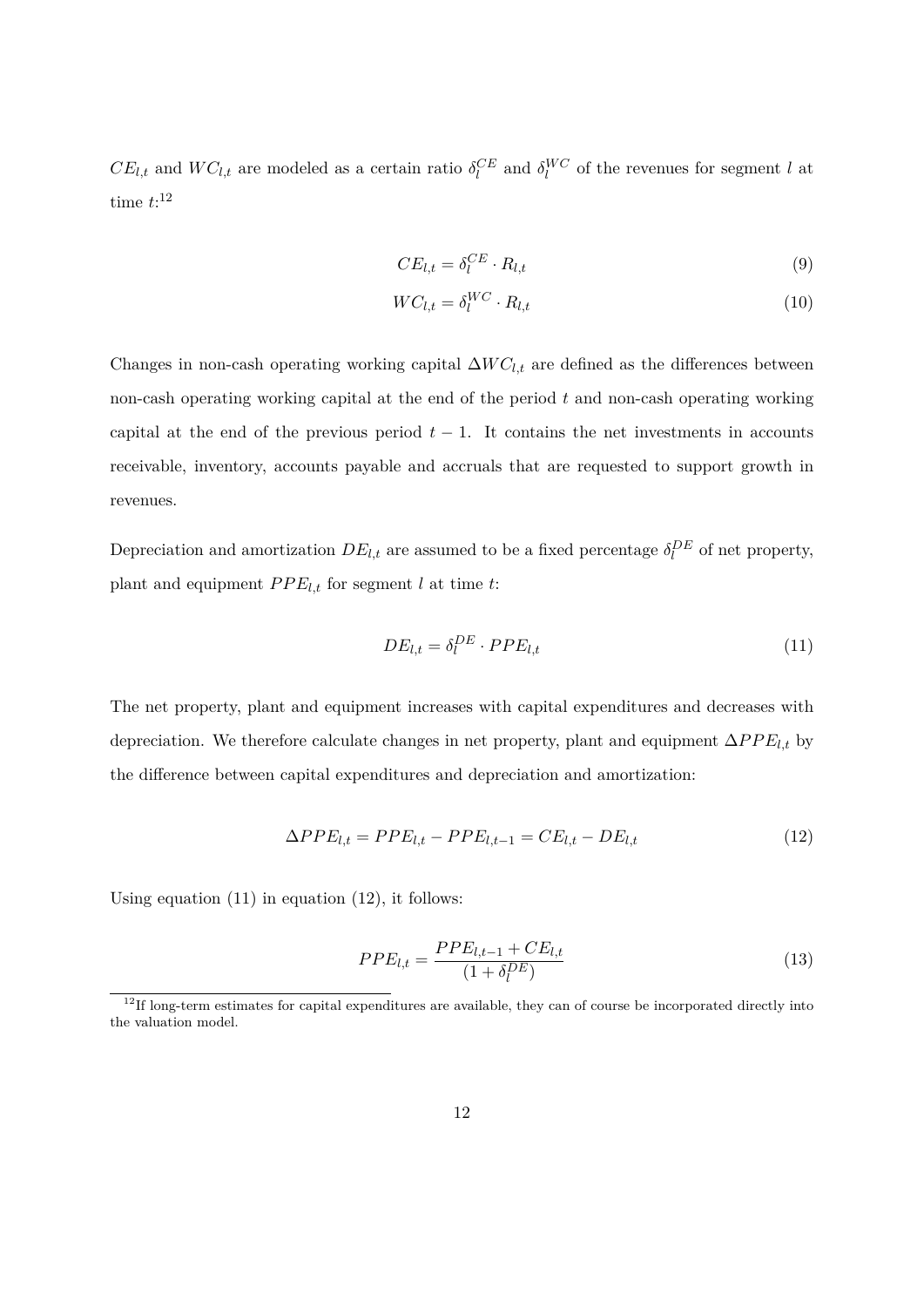Using net property, plant and equipment  $PPE_{l,t}$  in expression (11) leads to the amount of depreciation and amortization *DEl,t*.

As the next item of equation (6) we consider the cost component. To separate between fixed and variable costs, the costs  $C_{l,t}$  are determined by linear regression. Related to Schwartz and Moon (2000), we subdivide the total costs  $C_{l,t}$  into two components for segment *l* at time *t*. The first part is the cost of goods sold *COGSl,t* which is modeled by a fixed proportion to the revenues. The second term are the other expenses  $OEXP<sub>l,t</sub>$  which consist of fixed costs  $F<sub>l</sub>$  and variable costs.

$$
C_{l,t} = COGS_{l,t} + OEXP_{l,t}
$$
  
=  $\beta_{l,1} \cdot R_{l,t} + (F_l + \beta_{l,2} \cdot R_{l,t})$   
=  $F_l + \tilde{\beta}_l \cdot R_{l,t}$  (14)

where:

 $\beta_{l,1}$  = COGS as a percentage of revenues for segment *l*  $\beta_{l,2}$  = variable costs of other expenses as a percentage of revenues for segment *l*  $\tilde{\beta}_l$  $l =$  sum of variable costs  $(\beta_{l,1} + \beta_{l,2})$  as a percentage of revenues for segment *l*  $F_l$  = fixed costs for segment *l* 

The cost components are specified by this linear regression model with fixed costs  $F_l$  as the intercept and  $\tilde{\beta}_l$  as the slope coefficient. The fixed costs are modeled segment-specific and assumed to be time-constant. The variable costs are a proportion of the time-varying segment-specific revenues.

Multi-business firms have general expenses on the corporate level, e.g. for reasons of corporate control and shared services to avoid multiple divisions of accounting and human resources.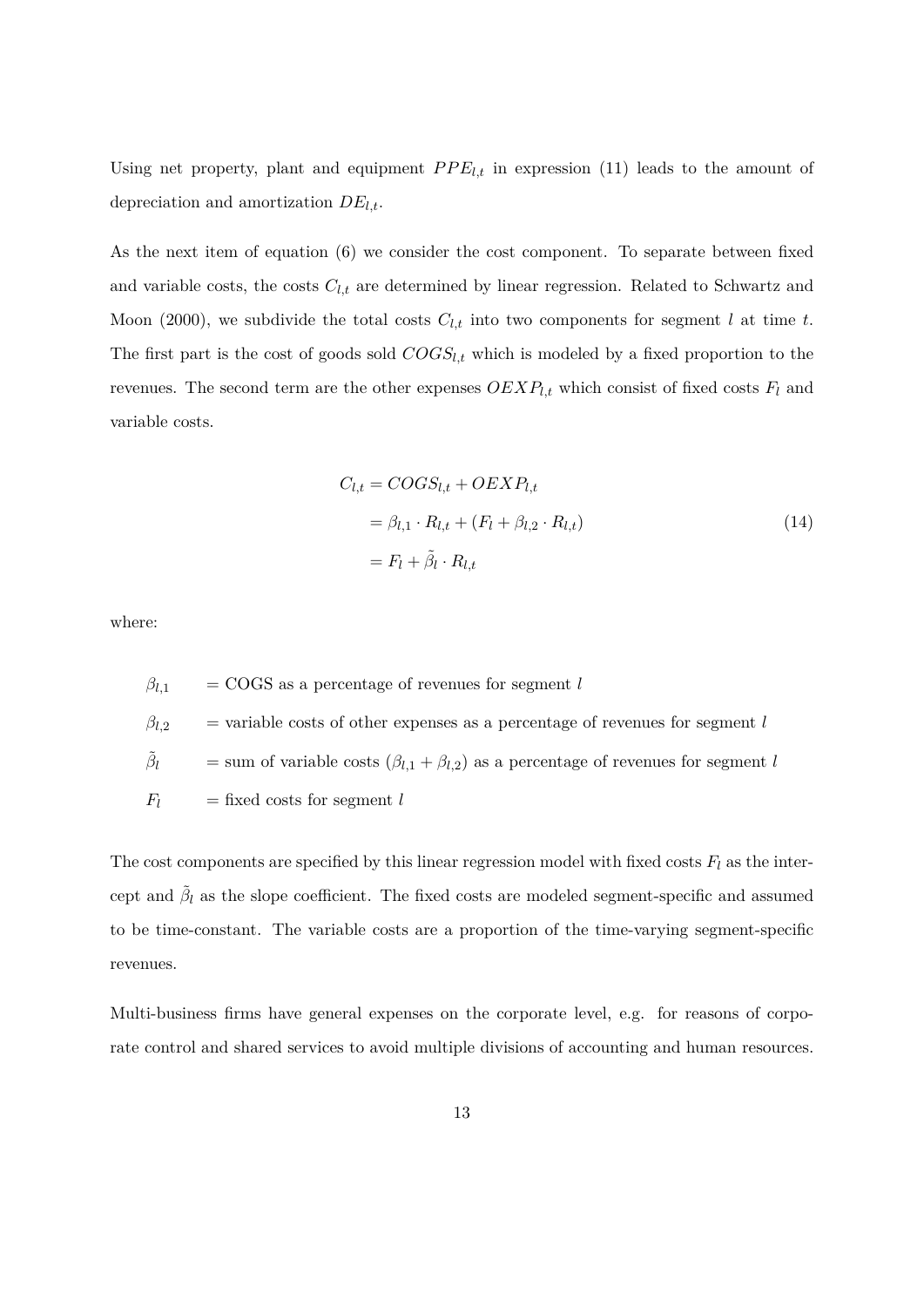These expenses can be allocated across business segments, e.g. according to their proportion of revenues, or can be retained at the corporate level. To model a separate corporate segment, revenues generated at the corporate level are required in our model.

To determine the ratios segment-specific data are required. According to US-GAAP and IAS/IFRS accounting, publicly listed firms are obligated to report certain data about their segments. SFAS No.131 and IFRS 8 require multi-business firms to disclose revenues, operating profit, assets, capital expenditures and depreciation and amortization, among others, for their business segments.<sup>13</sup> If nevertheless not reported, the segment-specific data can be estimated by deriving a segment ratio based on the proportion of segment-specific revenues to a corporation's total revenues. As an alternative, industry averages of stand-alone firms can be applied to estimate segment-specific data, e.g. segment-specific non-cash operating working capital is not provided by segment reporting. To obtain it, we first determine the segment weight *w<sup>l</sup>* as the proportion of segment-specific revenues to corporation's total revenues. Then, the proportion of initial segment-specific non-cash operating working capital  $WC_{l,0}$  is estimated by multiplying total non-cash operating working capital  $WC_0$  with the segment weight  $w_l$ :

$$
WC_{l,0} = w_l \cdot WC_0 \tag{15}
$$

As discussed by Koller et al. (2005), intercompany revenues do not affect the free cash flow and the value of the corporation or the individual business segments. One segment reports the item as costs and the other as revenues and the entire firm overall nets it out. We assume that intercompany revenues are sold at cost and therefore have no impact on the operating profit. As a consequence, we eliminate internal revenues by only using external revenues. Business segments with shortages of liquidity can receive cash from other business segments leading to intercompany payables. These internal receivables and payables should not be considered as part of the operating working capital. We avoid this by applying the consolidated non-cash

<sup>&</sup>lt;sup>13</sup>Analysts can employ segment-specific data from COMPUSTAT or Business Information Tracking Series (BITS).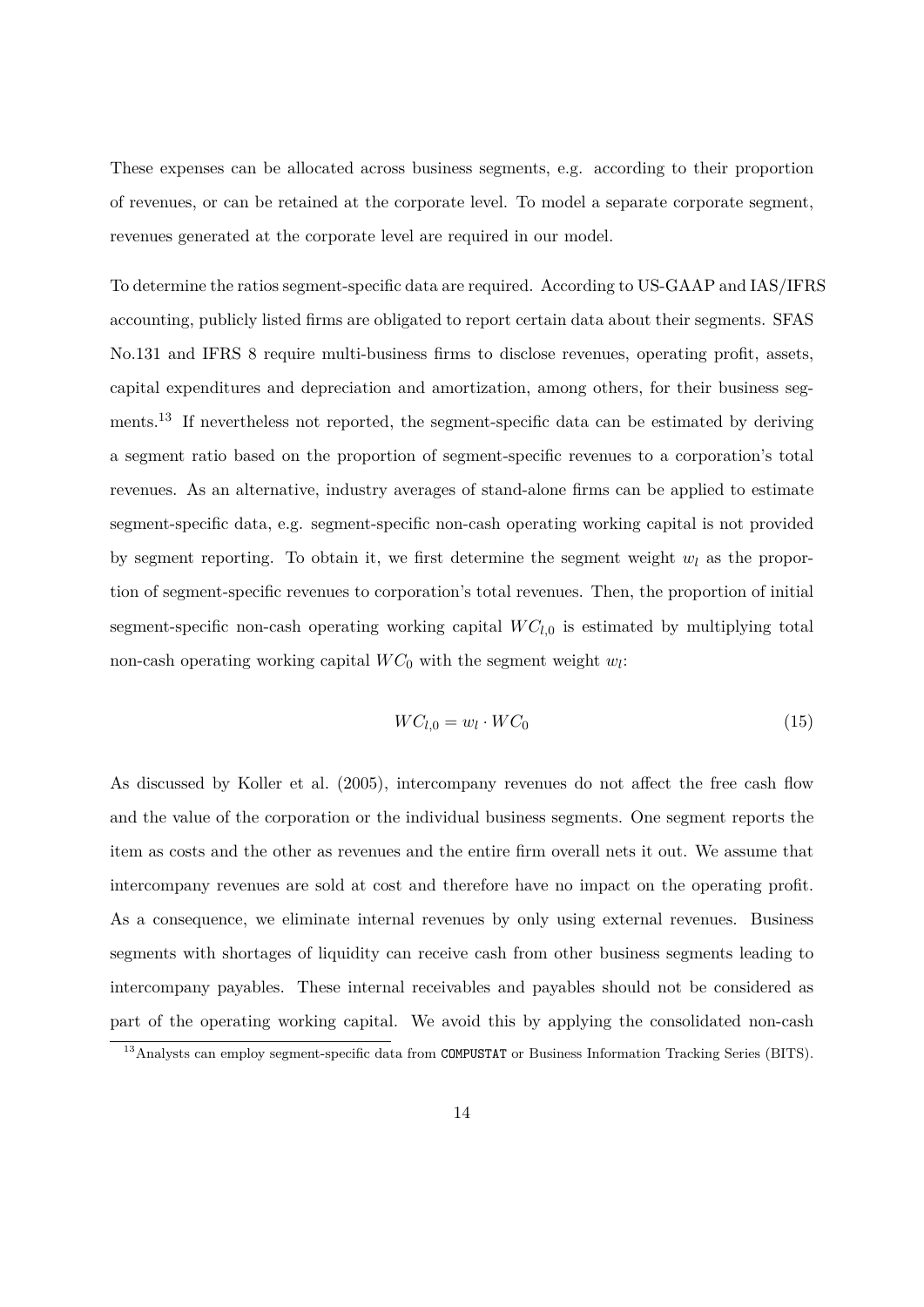operating working capital of the entire firm. Finally, we assume a constant corporate tax rate *τ* for all segments *l* and all time points *t*. 14

#### **2.4 Introducing Dependence with Copulas**

To model different diversification levels, we implement dependence between the revenues of business segments that a firm operates in. Since the diversification effect depends heavily on the economic state and varies across the business cycle, the implementation of copulas as a dependence structure enables us to incorporate this effect into valuation. The dependence is introduced between the Wiener processes  $Z_{l,t}$  in equation (7). To obtain the joint distribution of  $(Z_1, \ldots, Z_L)$  we apply a multivariate copula approach.

Copula functions are *L*-dimensional distribution functions  $C : [0,1]^L \to [0,1]$  with standard uniform marginal distributions. They present a flexible instrument for modeling any dependence structure of random variables. Given the marginal distributions, this statistical tool enables us to uniquely specify the joint distribution function by the choice of any copula. The unique connection between marginal distributions and joint distributions via copulas is described by Sklar's Theorem which remarks the cradle of copula theory. Sklar (1959) states that any distribution function  $F(z_1, \ldots, z_L)$  of a continuous random variable  $(Z_1, \ldots, Z_L)$  can be represented in the form

$$
F(z_1, \ldots, z_L) = C(F_1(z_1), \ldots, F_L(z_L)),
$$
\n(16)

where  $F_1, \ldots, F_L$  are the marginal distributions of  $Z_1, \ldots, Z_L$  and  $C : [0,1]^L \to [0,1]$  is an *L*-variate copula with  $z_1, \ldots, z_L \in \mathbb{R} = [-\infty, \infty]$ . Conversely, if *C* is a copula and  $F_1, \ldots, F_L$ are univariate distribution functions, then the function  $F$  defined in  $(16)$  is a joint distribution function with margins  $F_1, \ldots, F_L$ .

 $14$ Note, if a multi-business firm operates in different countries, it might be necessary to consider country-specific tax rates. Analysts should regard whether the firm can transfer its earnings into countries with lower tax rates and whether interest expenses can be linked to that country which maximizes tax benefits.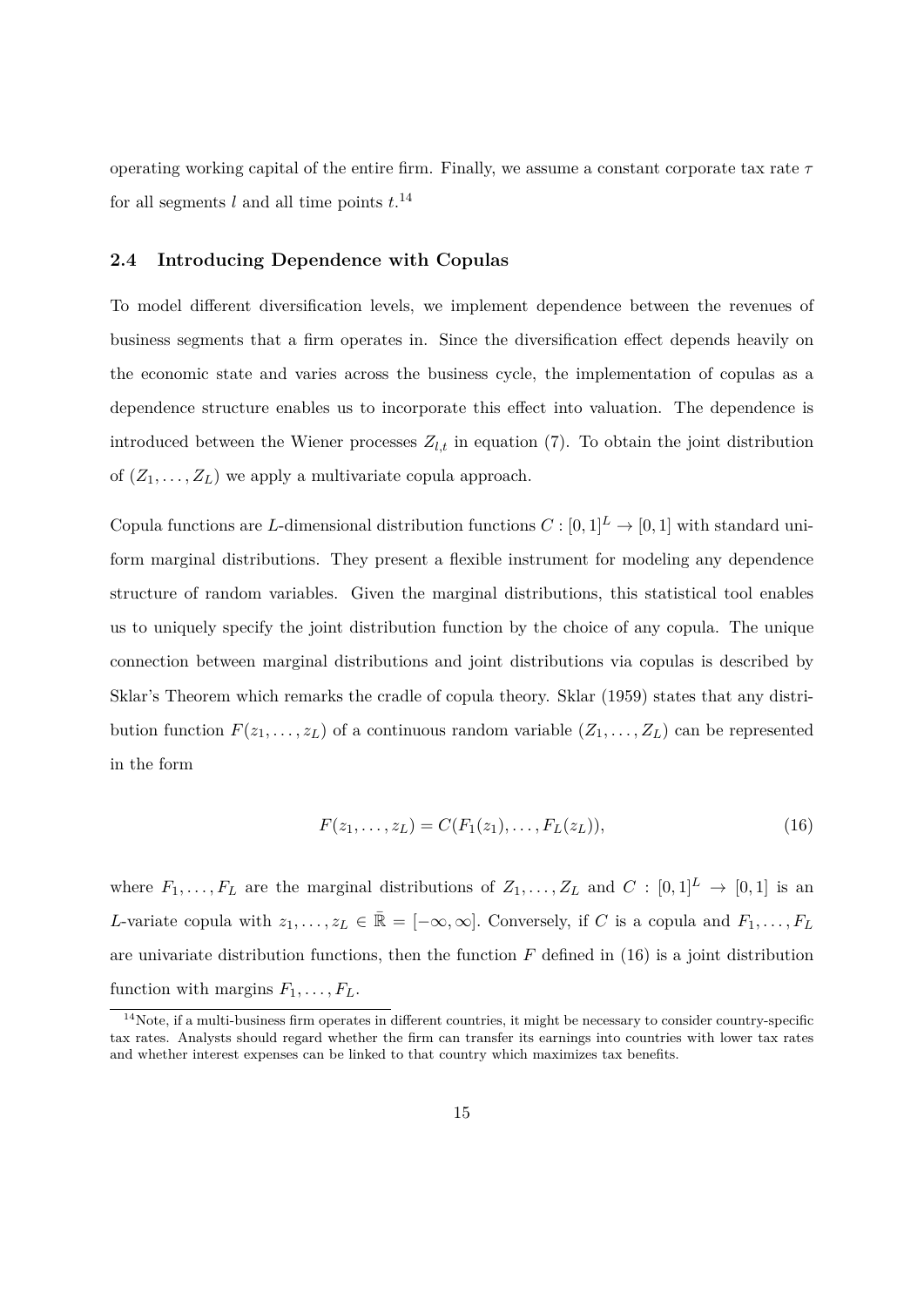This approach allows us to specify the marginal distributions of the segment-specific revenues independently and afterwards apply an adequate copula to achieve dependence between them. This yields a multivariate distribution of business segments. One of the most famous and often applied copulas is the class of elliptical copulas, especially the Gaussian copula. This copula has the drawback of radial symmetry which leads to the same dependence in times of crisis and boom. The dependence structure would be linear and following our assumptions would lead to an underestimation of bankruptcy costs in a valuation model. To avoid this, we use a more flexible copula which models asymmetry and stronger tail dependence, the so-called Clayton copula. It belongs to one of the most important classes of copulas, the Archimedian copulas. These copulas have several advantages compared to elliptical copulas, such as the Gaussian. For example, all commonly encountered Archimedian copulas have closed form expressions. In general, Archimedian copulas are constructed with help of a generator function as follows:

$$
C(u_1,\ldots,u_L) = \varphi^{-1}\left(\sum_{i=1}^L \varphi(u_i)\right),\qquad(17)
$$

where  $\varphi : [0,1] \to [0,\infty]$  is a continuous, strictly decreasing and convex function such that  $\varphi(1) = 0$  and  $\varphi(0) = \infty$ . The function  $\varphi$  is called the generator of the copula. The generator of the Clayton copula, which is also known as the Cook-Johnson copula, is

$$
\varphi_{\theta}(t) = \frac{1}{\theta}(t^{-\theta} - 1), \quad \theta > 0.
$$
\n(18)

Thus, according to equation (17), it follows for the Clayton copula :

$$
C_{\theta}^{CJ}(u_1,\ldots,u_L) = \left[\left(\sum_{i=1}^L u_i^{-\theta}\right) - L + 1\right]^{-\frac{1}{\theta}}\tag{19}
$$

The dependence parameter  $\theta$  can be estimated with a maximum-likelihood approach in practice. As shown in figure 1, the Clayton copula exhibits an asymmetric dependence structure with lower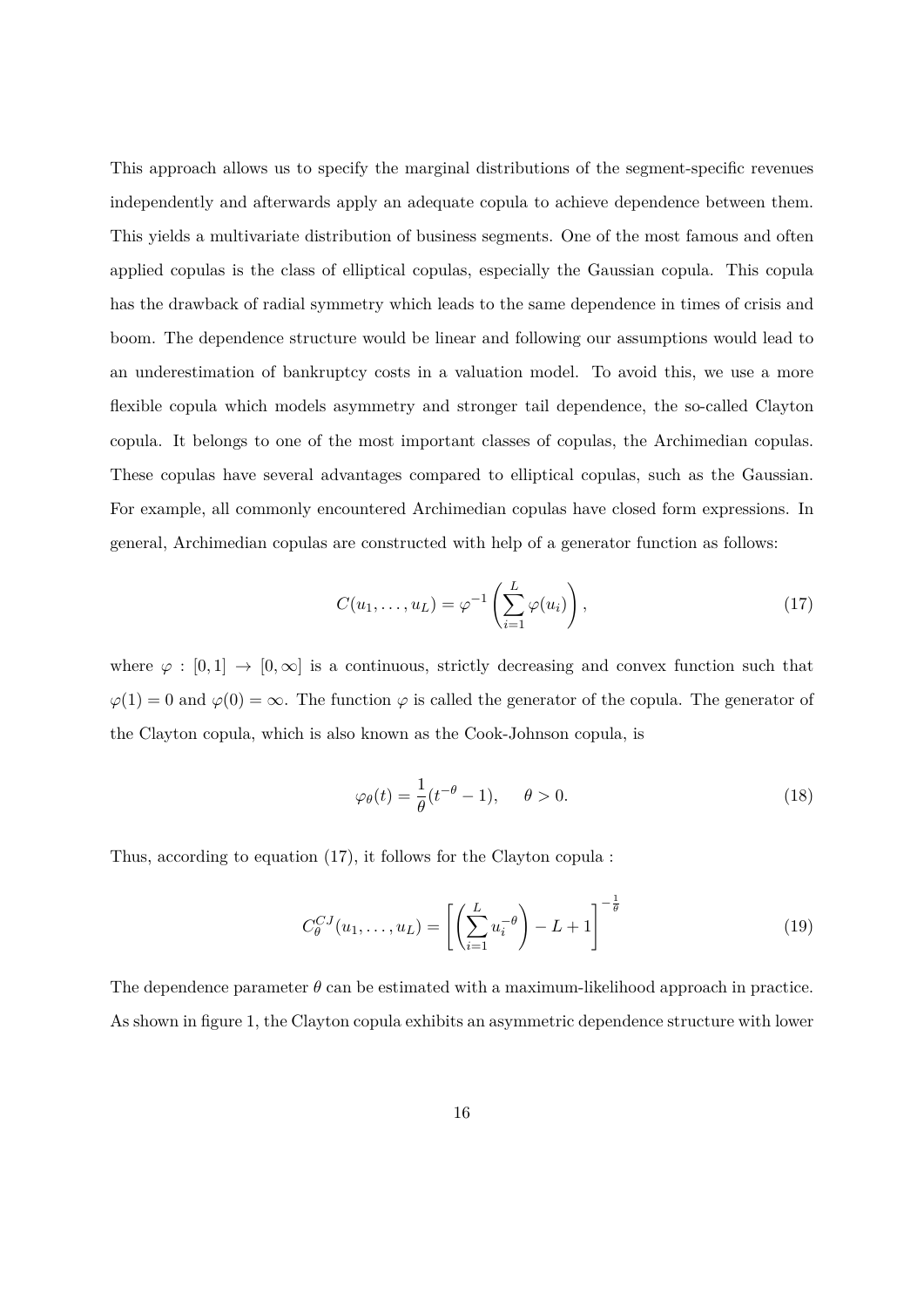tail dependence but no upper tail dependence.<sup>15</sup> This allows us to model different dependence for times of crisis and boom. This is important, especially during a crisis, as the dependence between segments is much higher compared to the common phases of the business cycle.<sup>16</sup> A more detailed discussion about Archimedian copulas can be found in Joe (1997), Embrechts et al. (2003) and Nelsen (2006), for example.

#### [Please insert figure 1 here]

Most copulas, such as the Clayton copula, are only appropriate for the bivariate case as they have very restrictive assumptions, such as equal rank correlations between the random variables. In the bivariate case we could only focus on two business segments, but multi-business firms are often comprised of more than two segments. To circumvent this challenge, we apply a new technique of pair-copula construction.

The pair-copula construction was introduced by Aas et al. (2009) as a framework to overcome the difficult task of constructing multivariate distributions with copulas. They use a hierarchical approach of cascading pair copulas to obtain a multivariate dependence structure by applying only bivariate copulas. It is reached by decomposing an *L*-variate copula into a product of *L*(*L*−1)  $\frac{2-1}{2}$  bivariate copulas. There are plenty of possible ways of decomposing a density function. As a graphical intuitive way, Bedford and Cooke (2001) introduce the regular vines. We apply the so-called D-vines as a class of regular vines. A complete introduction of vine copulas is beyond the scope of this article but it can be found in Bedford and Cooke (2001) and Aas et al. (2009). The decomposition can be derived by starting with Sklar's Theorem. First we take partial derivatives with respect to both arguments in  $F(z_1, z_2) = C(F_1(z_1), F_2(z_2))$  and obtain

$$
f(z_1, z_2) = c_{12}(F_1(z_1), F_2(z_2)) \cdot f_1(z_1) \cdot f_2(z_2), \tag{20}
$$

<sup>&</sup>lt;sup>15</sup>Moreover, the fact that the Clayton copula can only model positive dependence is a drawback only at first glance. In financial applications, and also when modeling revenues, positive dependence is much more present than negative.

 $16$ For empirical evidence between industries see Erdorf and Heinrichs (2010).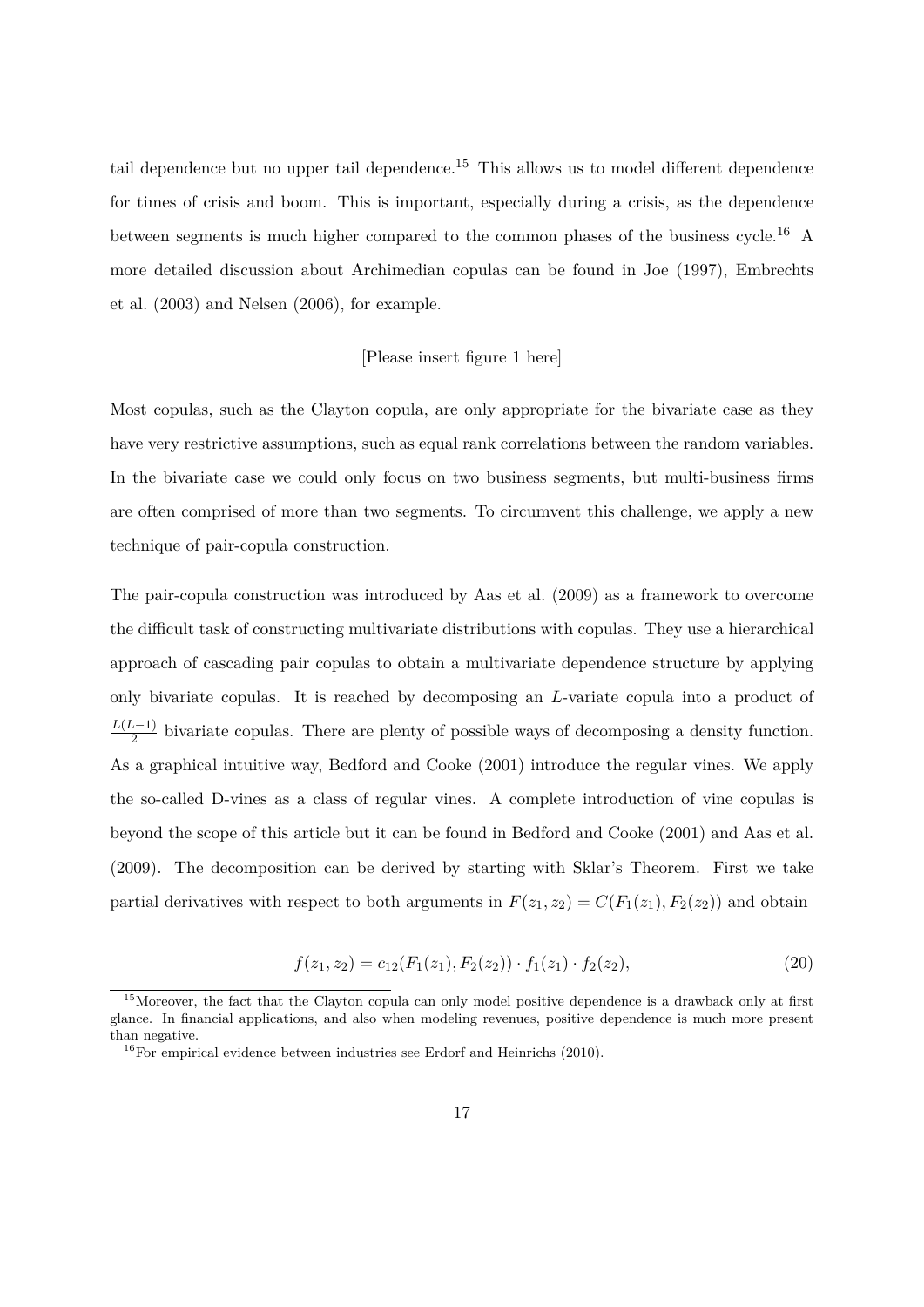which is equivalent to

$$
f_{2|1}(z_2|z_1) = \frac{f(z_1, z_2)}{f_1(z_1)} = c_{12}(F_1(z_1), F_2(z_2)) \cdot f_2(z_2), \tag{21}
$$

and leads to the general formula

$$
f_{j|i}(z_j|z_i) = \frac{f(z_i, z_j)}{f_i(z_i)} = c_{ij}(F_i(z_i), F_j(z_j)) \cdot f_j(z_j). \tag{22}
$$

As an example, we consider the 4-dimensional case assuming a multi-business firm that operates four businesses. The density function *f* can be decomposed as follows:

$$
f(z_1, z_2, z_3, z_4) = f_1(z_1) \cdot \underbrace{f_{2|1}(z_2|z_1)}_{*} \cdot \underbrace{f_{3|1,2}(z_3|z_1, z_2)}_{(**)} \cdot \underbrace{f_{4|1,2,3}(z_4|z_1, z_2, z_3)}_{(***)}.
$$
 (23)

Using equation (22) repeatedly, we obtain the following decomposition of *f* as an expression which only consists of bivariate copula densities and univariate densities  $f_1, \ldots, f_4$ :

$$
f(z_1, z_2, z_3, z_4) = f_1(z_1). \tag{24}
$$

$$
c_{12}(F_1(z_1), F_2(z_2)) \cdot f_2(z_2) \cdot \tag{*}
$$

$$
c_{13|2}(F_{1|2}(z_1|z_2), F_{3|2}(z_3|z_2)) \cdot c_{23}(F_2(z_2), F_3(z_3)) \cdot f_3(z_3) \cdot \tag{**}
$$

$$
c_{14|23}(F_{1|23}(z_1|z_2,z_3), F_{4|23}(z_4|z_2,z_3)) \cdot c_{24|3}(F_{2|3}(z_2|z_3), F_{4|3}(z_4|z_3)) \cdot \tag{**}
$$
\n
$$
c_{34}(F_3(z_3), F_4(z_4)) \cdot f_4(z_4)
$$

As illustrated in figure 2, a D-vine copula is a decomposition of a multivariate copula to a product of bivariate copulas. The figure shows a nested set of three trees. The first tree consists of three bivariate copulas, the second tree consists of two copulas and the third tree consists of one.

#### [Please insert figure 2 here]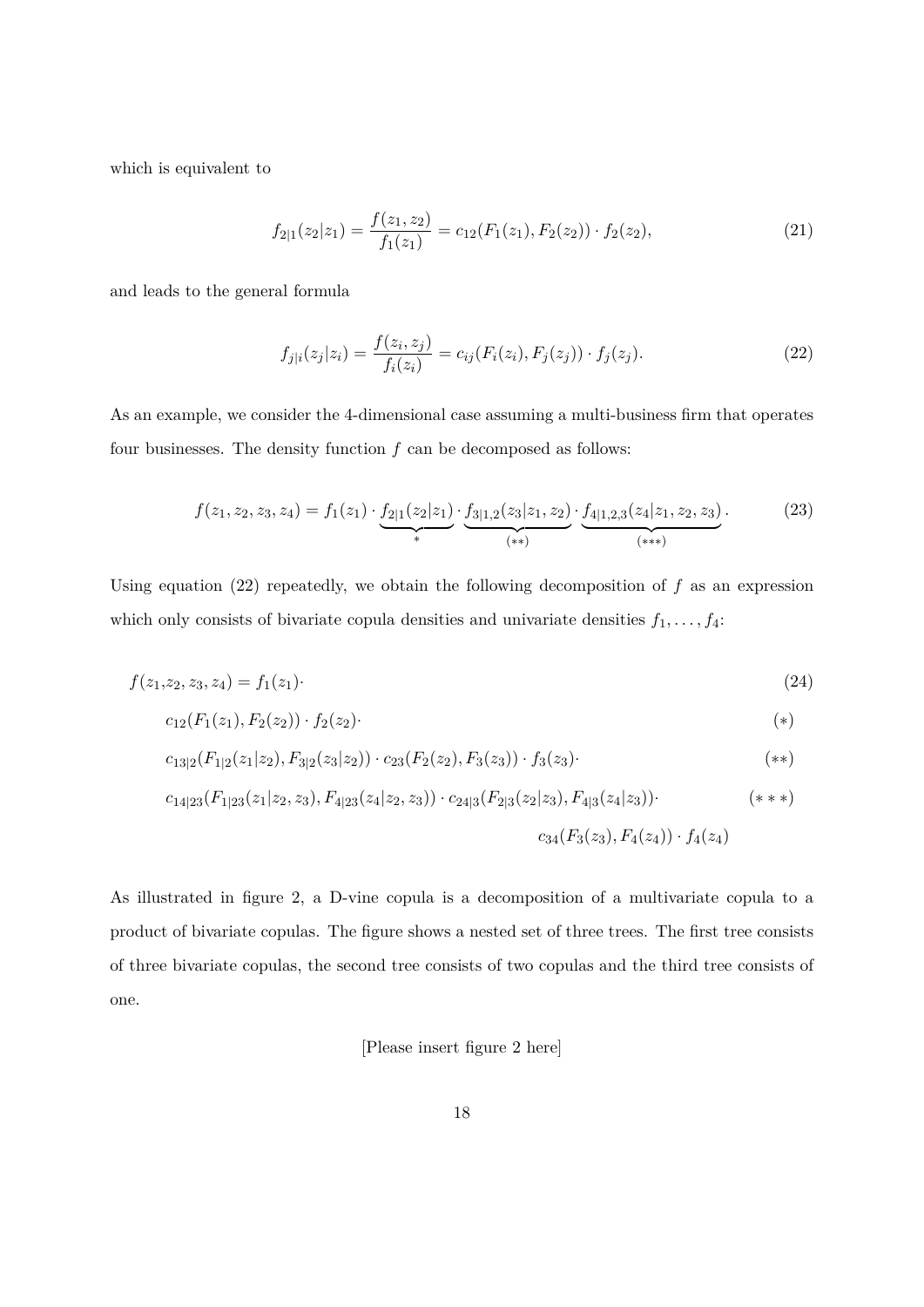After having evaluated segment-specific free cash flows and introduced dependence between them, we take a closer look into the discount factors.

#### **2.5 Cost of Capital**

We consider uncertainty with a risk premium in the discount rates. As the appropriate discount rate we apply segment-specific weighted average cost of capital  $r_{WACC_l}$  to cover the different risk characteristics of different businesses. It consists of the weighted average of the cost of equity capital and the cost of non-equity capital. The  $r_{WACC_l}$  is defined as:

$$
r_{WACC_l} = r_{E_l} \cdot w_E + r_D \cdot (1 - \tau) \cdot w_D \tag{25}
$$

where:

 $r_{E_l}$  = segment-specific cost of equity for segment *l*  $r_D$  = corporate cost of debt as a weighted average of the cost of interest bearing liabilities  $w_E$  = fixed proportion of equity in corporate capital structure  $w_D$  = fixed proportion of debt in corporate capital structure *τ* = corporate tax rate (assumed to be constant over segments and time)

Since operating risk differs across segments, we consider equity risk premiums for every industry that a firm operates in. We apply segment-specific cost of equity  $r_{E_l}$  which comprises the industry risk premium.<sup>17</sup> We presume that business segments which are combined in a corporation have a common optimal financial capital structure.<sup>18</sup> According to Koller et al. (2005), multi-business firms typically manage debt centrally for all business segments. As Damodaran (2009a) points

<sup>&</sup>lt;sup>17</sup>Fama and French (1997) argue that industry cost of equity is more accurate than firm-specific cost of equity. If a multi-business firm operates in different countries, the discount rates should be higher in riskier markets, e.g. in emerging markets, than in developed markets.

 $18$ For discussion see Leland (2007).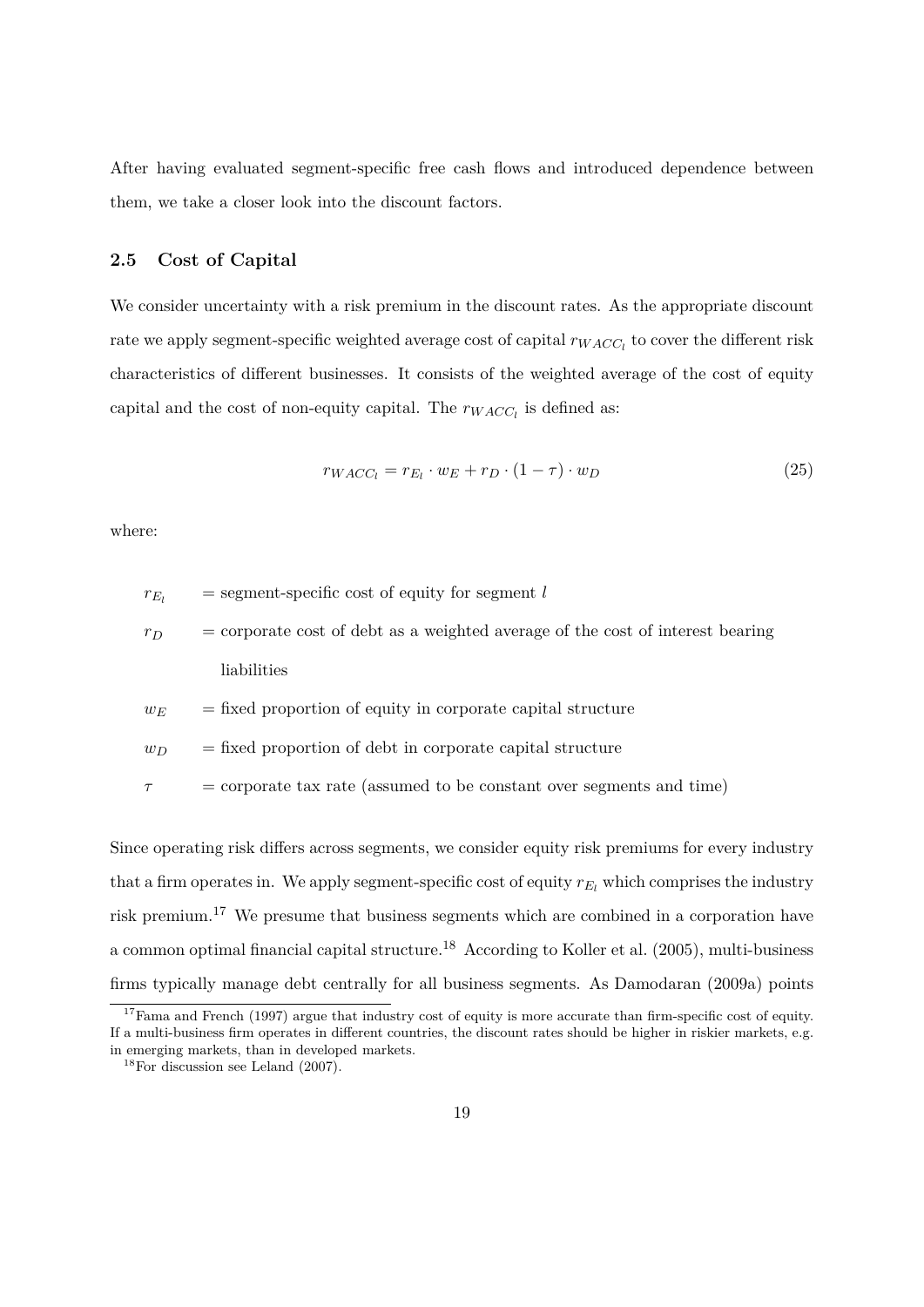out, debt used by the firm is not broken down by business segments and the market value of equity is accessible only for the entire firm and not available for individual segments. We assume that a firm uses the same mix of debt and equity across all business segments and therefore all segments have the same capital structure.<sup>19</sup> Furthermore, the cost of debt  $r_D$  is modeled constant across all segments.

We assume  $r_{WACC_l}$  to be invariant over all time points. Since capital weights have to be derived from market values, the typical WACC-model encloses circularity problems.<sup>20</sup> To avoid this, we simplify the model and assume a time constant expected financial leverage ratio. A policy of constant leverage ratio implies that the firm has to increase both equity and debt proportionally if new capital is required. In particular, the capital structure, and accordingly the weights  $w_D$ and  $w_E$ , are time invariant. To circumvent the circularity problems, we further define time invariant cost of debt  $r_D$  and cost of equity  $r_{E_l}$ . We assume that a business segment continues in its existing business and does not change its operating risk. By assuming a policy of constant financial leverage ratio, the financial risk does also not vary over time. Therefore, we assume  $r_{WACC}$  to be invariant over all states of the economy. According to the state price theory, we assume given  $r_{WACC_{l,i}}$  for all possible states *j* of the economy. To obtain state independent  $r_{WACC_l}$  for each segment *l*, we use the sum of all probability weighted state-given  $r_{WACC_{l,j}}$ . This simplification is unproblematic because the assumption of state independent  $r_{WACC_l}$  leads to an underestimation of the actual effect of bankruptcy costs. Any assumption of higher costs in times of crisis results in higher bankruptcy costs through more frequent defaults.<sup>21</sup>

<sup>&</sup>lt;sup>19</sup>As an alternative modeling, the use of an industry average capital structure of stand-alone firms in the same business could be applied for a segment-specific capital structure. However, a disadvantage is that stand-alone firms have a smaller debt capacity than multi-business firms, as described by Lewellen (1971), and that the debt across segments would not sum up to corporate debt.

 $^{20}$ Courteau et al. (2001) derive a feasible implicit WACC-model where circularity problems are avoided.

 $21$ For example, state-varying cost of debt could be considered by implementing financial rating stages in the model. If the cash flow of the entire firm falls below a stage, the cost of debt increases, and if the cash flow reaches an upper stage, the cost of debt decreases.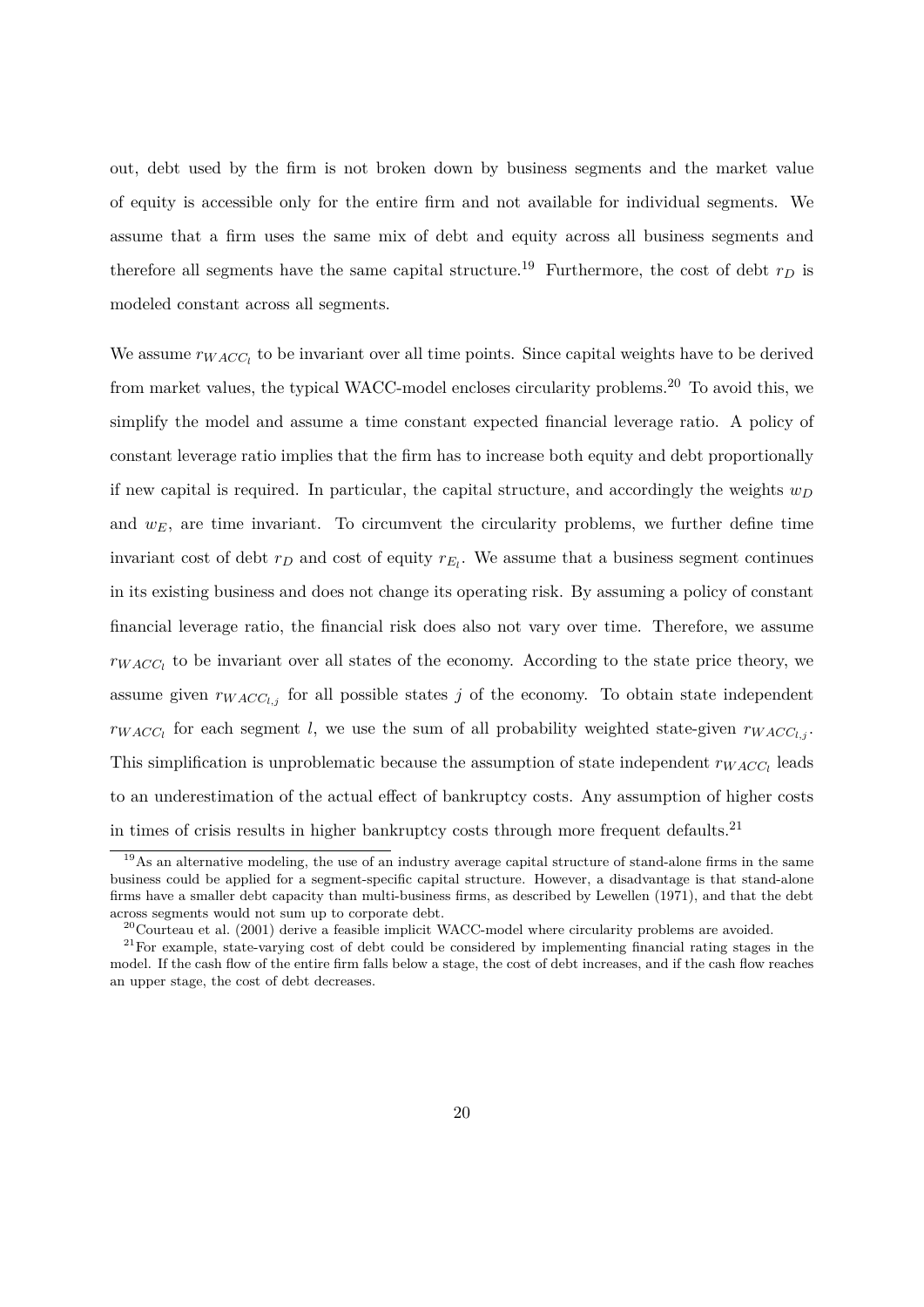## **3 Illustrative Examples**

To illustrate the diversification effect on firm value, we implement the methodology for valuing a corporation by applying it to three public listed U.S. firms with varying numbers of business segments. For each firm we consider three scenarios: First, we assume perfect dependence between all business segments to simulate the effect of a non-diversified firm, and second, we model independence to simulate a perfect diversification between the segments. Beside those two extreme scenarios we capture the state-varying diversification effect by applying the copula approach to model dependence between the business segments. In this section we introduce the three examined firms and explain how we estimate the valuation's parameters. Afterwards we describe the simulation design and analyze the findings.

#### **3.1 Firms and Business Segments**

We value Servotronics Inc. (operating in two unrelated businesses)<sup>22</sup>, Sensient Technologies Corp. (operating in three related businesses) and Flowserve Corp. (operating in four unrelated businesses) at the end of  $2009<sup>23</sup>$  The business segments are obtained from the COMPUSTAT segment database. Table 1 reports the three firms with their associated business segments and their classification by SIC codes and Fama-French industry groups.<sup>24</sup>

#### [Please insert table 1 here]

Analysts should notice that the use of segment data can be challenging since the definition of business segments is flexible. Business segments are self-reported and the aggregation of activities into single business segments therefore differs across firms.<sup>25</sup> Firms sometimes change the

<sup>&</sup>lt;sup>22</sup>Segments are classified as unrelated if they do not share a common 2-digit SIC code, and are labeled related otherwise.

 $^{23}$ Note that for reasons of clarity and comprehensibility, we only consider up to four business segments per firm. An extension to more segments can be easily implemented.

 $24$ The business segments are classified by their four-digit SIC codes into one of the 48 Fama-French industry groups. For the transformation of SIC codes into these industries see Appendix of Fama and French (1997).

 $^{25}$ Davis and Duhaime (1992) show that in 5 to 10 per cent of their cases, businesses which are neither related nor vertically integrated, are combined into a single segment by the firms.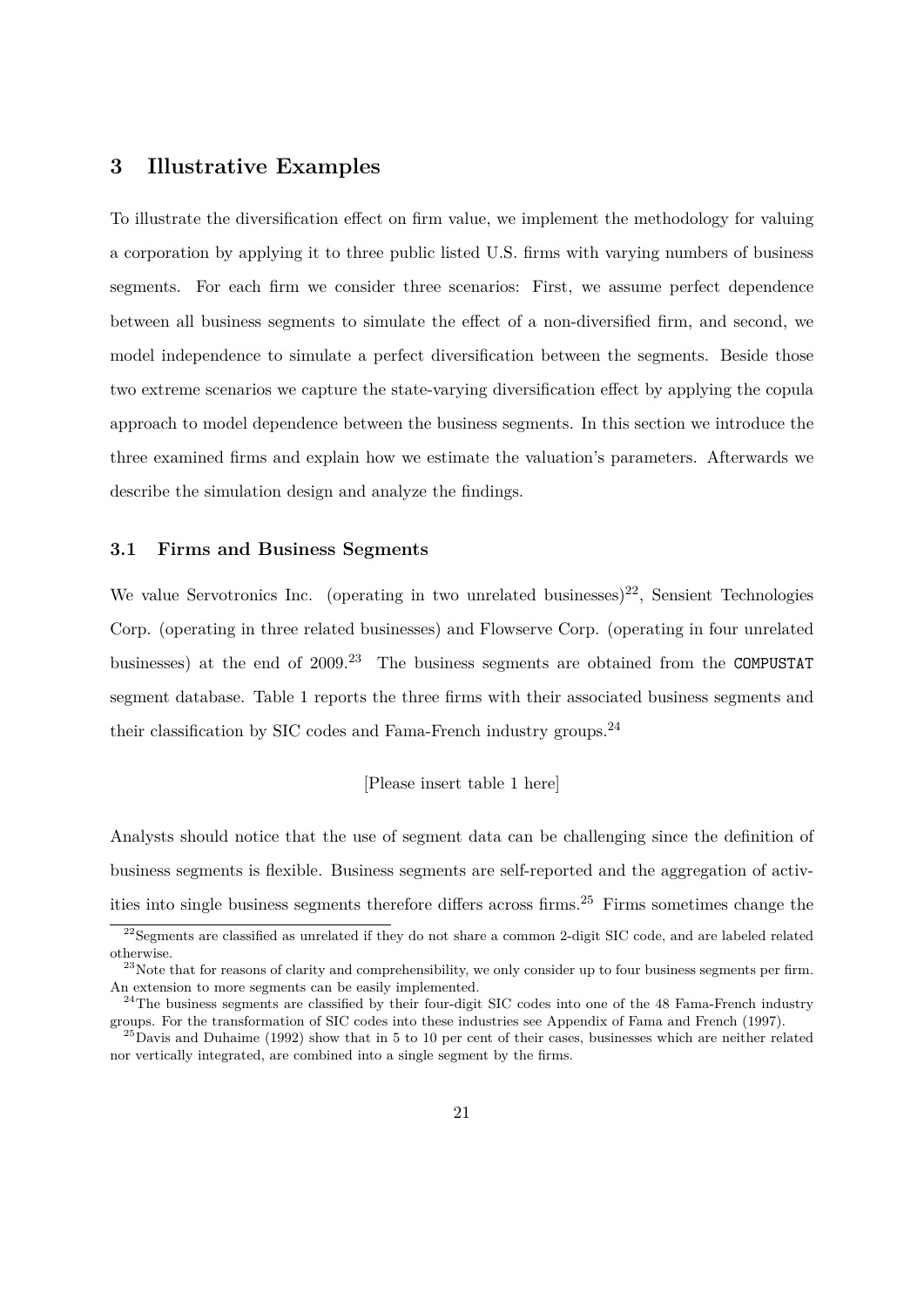classification of their reporting segments, although there is no real underlying change in their operations. Segment increases documented by COMPUSTAT do not necessarily represent actual diversifying events but they can be the result of reporting changes (e.g. Denis et al. (1997) and Graham et al. (2002)). Hayes and Lundholm (1996) argue that segment reporting is often distorted by strategical management decisions. As Villalonga (2004) dicusses, a strategic accounting explanation suggests that managers report segment data in ways that make them appear to be worse performers than they actually are, in order to avoid disclosing valuable information to competitors. Hence, when employing COMPUSTAT segment data, there is considerable risk that diversification is not measured correctly in the first place, which could in turn introduce bias in the assessment of diversification's effects on firm value. Therefore, analysts should take care of segment reporting and analyze each firm separatly to cover all segment-specific characteristics.<sup>26</sup>

#### **3.2 Parameter Estimation**

The valuation model, as described in section 2, requires more than 20 parameter estimations for its implementation. Some of these initial items are easily observable from the last segment's financial statement. Others can be based on analyst forecasts or estimated on historical quarterly or yearly data available for business segments. However, the determination of some parameters requires the use of economic considerations. Table 2 summarizes the parameters of the model and gives an impression about their estimation. Afterwards, we describe in more detail how we estimate several input parameters in our examples.

#### [Please insert table 2 here]

The historical segment-specific data are obtained from the COMPUSTAT segment database. The segment data are provided yearly and conform to SFAS No.131. For the initial segment-specific

<sup>&</sup>lt;sup>26</sup>When modeling multi-business firms we will be faced with information gaps and more complexity than in the case of modeling stand-alone firms. Individual segment characteristics, the firm's complex holding structures and the mentioned problems of COMPUSTAT data make it unworkable to develop an algorithm for a large sample study.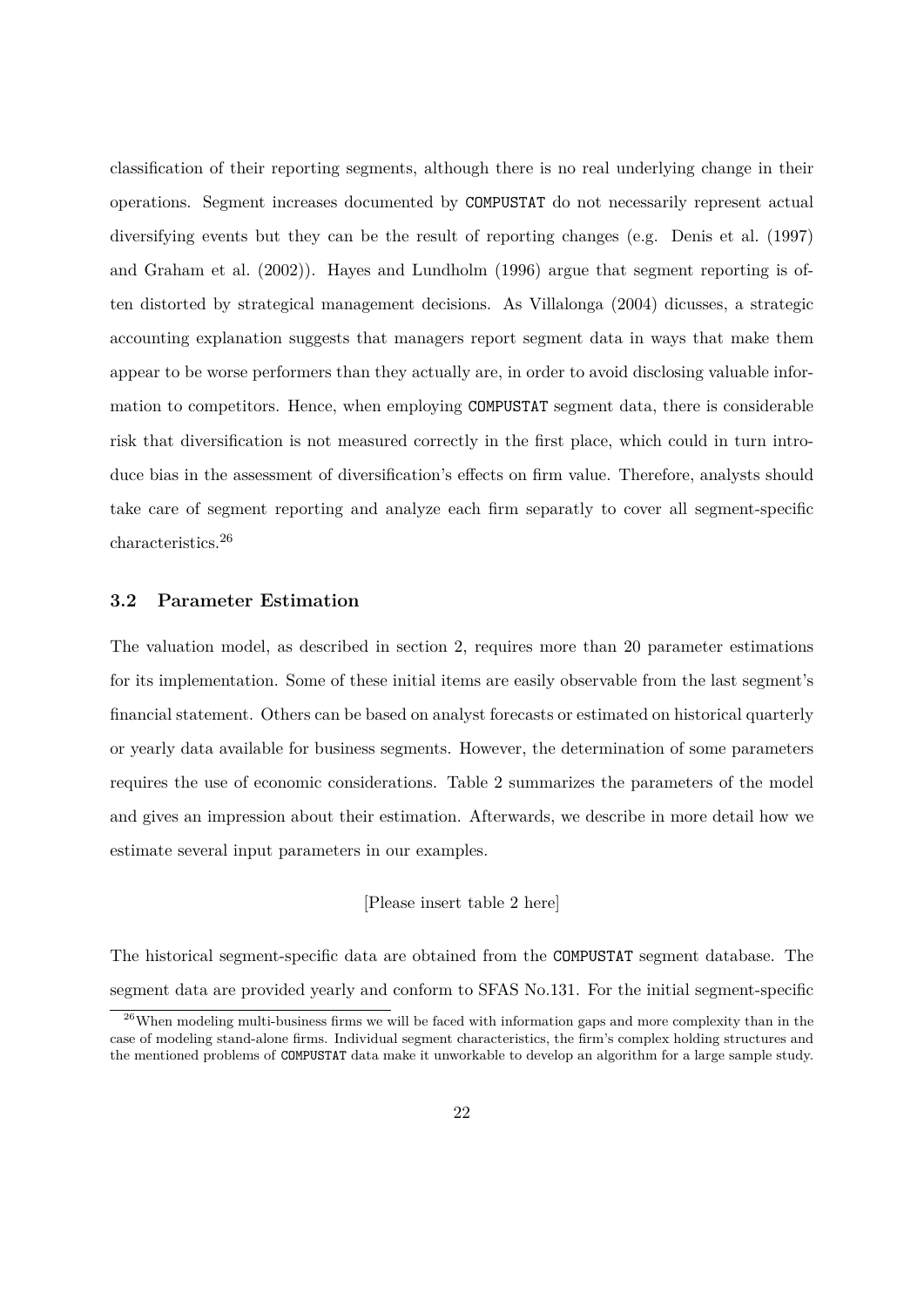revenues we use the COMPUSTAT-item *Net Sales*. It only includes sales to customers and does not consider inter-segment revenues. Therefore, we do not need to correct it for revenues generated from sales to other business segments within a firm. The mean and standard deviation of growth rates in revenues are calculated by using the growth in revenues from the last 10 years. To regress costs on revenues, we compute historical segment-specific costs for the last 10 years by subtracting the segment items *Depreciation and Amortization* and *Operating Profit* from *Net Sales*. Besides these items, COMPUSTAT also offers segment-specific *Capital Expenditures*.

Additionally, aggregated data for each entire firm are obtained from the COMPUSTAT annual database. The items *Revenue (REVT)*, *Working Capital (WCAP)*, *Cash and Marketable Securities (CHE)* and *Net Property, Plant and Equipment (PPENT)* are used to estimate further parameters as described in table 2. The total non-cash working capital of an entire firm is calculated as the difference between *Working Capital (WCAP)* and *Cash and Marketable Securities (CHE)*. We compute the weight  $w_l$  and the ratios  $\delta_l^{CE}$ ,  $\delta_l^{WC}$  and  $\delta_l^{DE}$  by using arithmetic means based on historical data from the last 10 years. The firms exhibit no minority holdings in other firms but Flowserve reports minority interests. We approximate the market value of minority interests by their book value of the item *Minority Interests (MIB)*. <sup>27</sup> The market value of debt for each entire firm is approximated by the book values of the items *Debt in Current Liabilities (DLC)* and *Long Term Debt (DLTT)*.

The cost of debt is measured as the ratio of reported interest on debt to the book value of debt of the previous period, while the item *Interest and Related Expense (XINT)* denotes the interest expenses. The corporation's market value of equity is determined by the item *Market Value (MKVALT)*. The segment-specific cost of equity is computed by the sum of the current five-year Treasury constant maturity rate<sup>28</sup> as a measure for the risk-free rate and the Fama-French industry risk premium (48 industry code). To obtain an industry risk premium for each segment,

 $27$  For an alternative modeling of minority interests see e.g. Damodaran (2009a).

<sup>&</sup>lt;sup>28</sup>Historical data of T-bond rates are available on the website of The Federal Reserve Board, http://www.federalreserve.gov/datadownload/.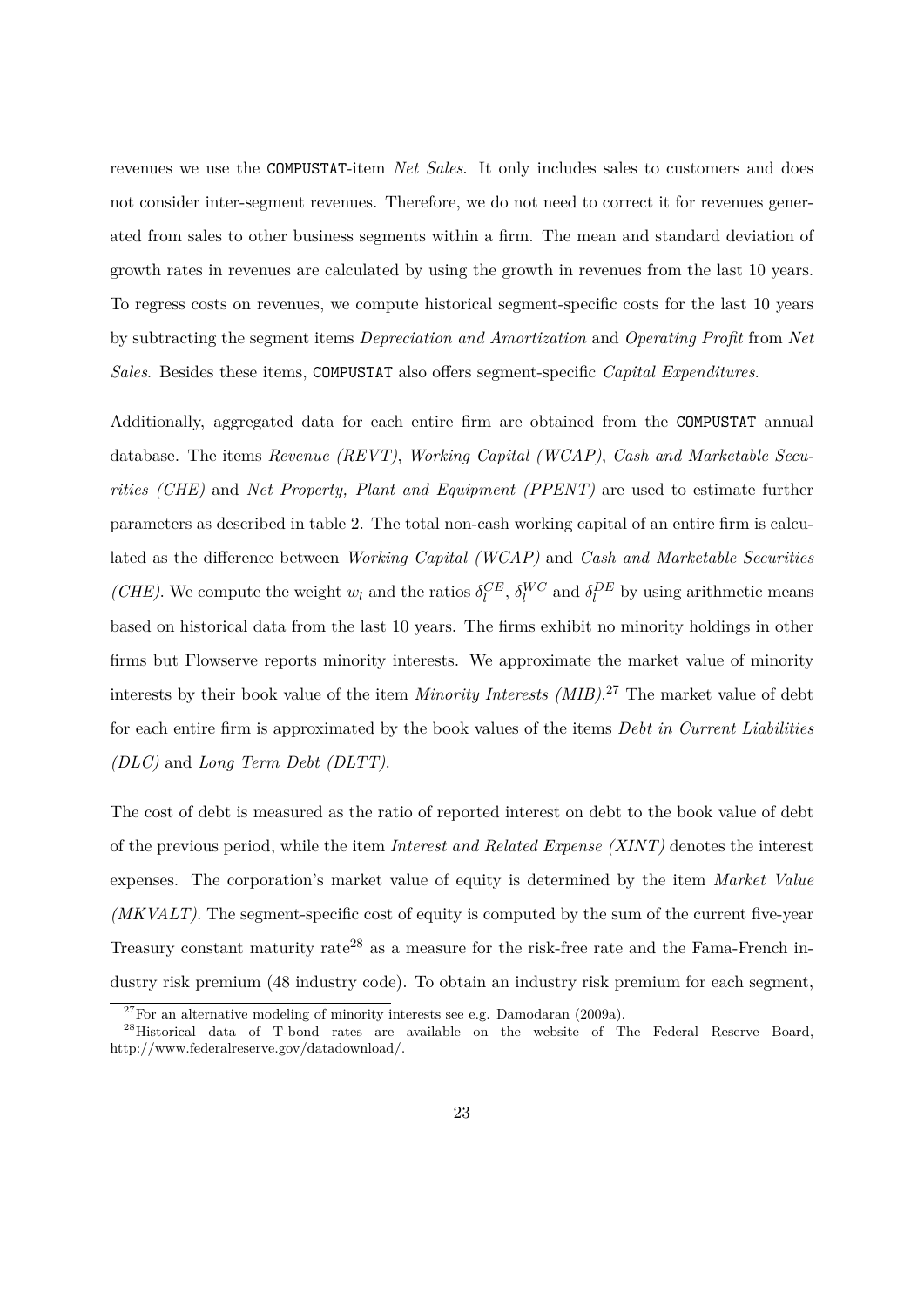the business segments are classified into one of the 48 Fama-French industries. We calculate industry risk premiums from the three-factor Fama-French model using a regression over the last five years and coefficients average of the Fama-French factors over the last 50 years.<sup>29</sup> We compute the capital weights *w<sup>D</sup>* and *w<sup>E</sup>* by using arithmetic means based on historical market values of equity and book values of debt from the last 10 years.

The long term average growth rate is chosen to be equal to the expected constant growth rate  $g$  and is set to an expected average inflation rate of three percent.<sup>30</sup> To simplify, the half-life of the mean reversion process is assumed to be two years for all segments. The corporate tax rate is assumed to be constant and is set to 35 percent. Furthermore, to allow additional financing in the case of shortage in liquidity, we implement a corporate bankruptcy barrier which is approximated by five percent of the initial firm's total revenues. An overview of the parameter estimations used in the model to estimate the values of the three firms is presented in table 3.

#### [Please insert table 3 here]

We derive the input parameters of the D-vine copula structure from the growth rates of the segment-specific revenues. To derive these thetas, we transform the growth rates to uniform  $U(0,1)$  variables  $u_{l,t}$  with the empirical cumulative distribution function. First, we assume that all bivariate copulas that the multivariate copula is decomposed to are Clayton copulas. In the bivariate case, the log-likelihood function is given by:

$$
\mathcal{L}_{Clayton}(\theta; u_{1,t}; u_{2,t}) = \sum_{t=1}^{T} \log \left( (1+\theta)(u_{1,t} \cdot u_{2,t})^{-1-\theta} (u_{1,t}^{-\theta} + u_{2,t}^{-\theta} - 1)^{-2-\frac{1}{\theta}} \right) \tag{26}
$$

<sup>&</sup>lt;sup>29</sup>Detailed information about the Fama-French 48 industry returns and the Fama-French factors is available at the website of Kenneth R. French, http://mba.tuck.dartmouth.edu/pages/faculty/ken.french.

<sup>&</sup>lt;sup>30</sup>Note that as an alternative modeling, analysts can assume that the segments first converge to the average industry growth in the explicit forecast period and afterwards grow with an expected inflation rate in the terminal period.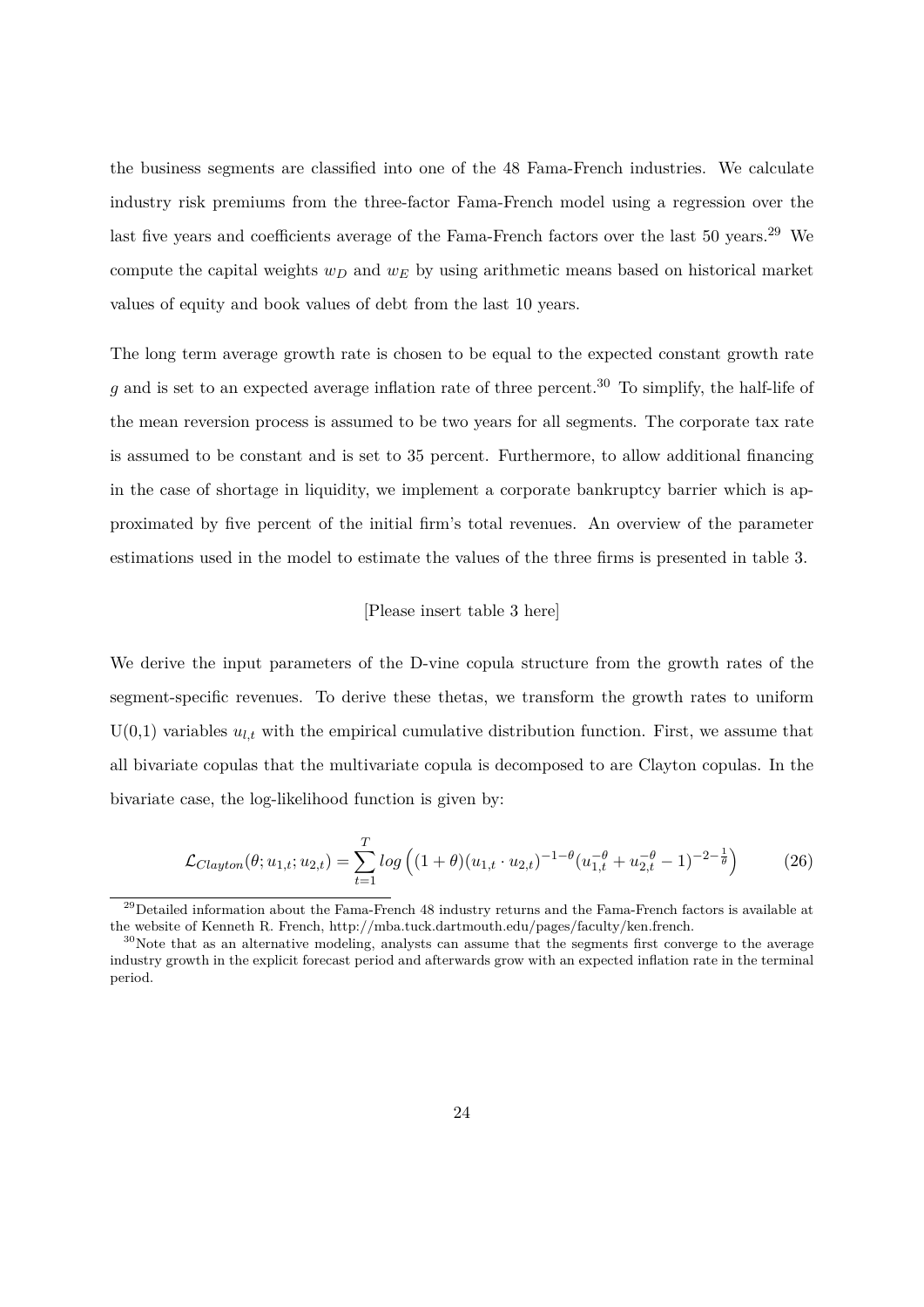Second, we estimate the parameters of the D-vine structure by optimizing the copula vine loglikelihood as the sum of  $\frac{L(L-1)}{2}$  bivariate likelihoods.<sup>31</sup> The copula parameters are assumed to be time invariant. Table 4 presents estimations of the thetas for the three firms.

#### [Please insert table 4 here]

#### **3.3 Simulation Design**

We apply Monte Carlo simulation to solve for the values of the three U.S. firms. To perform the simulations we use the discrete versions of equations  $(7)$  and  $(8)$ :

$$
R_{l,t+\Delta t} = R_{l,t} \cdot \exp\left\{ \left[ \mu_{l,t} - \frac{\sigma_l^2}{2} \right] \Delta t + \sigma_l \cdot \sqrt{\Delta t} \cdot Z_{l,t} \right\} \tag{27}
$$

$$
\mu_{l,t} = \overline{\mu} + \exp\left\{-\kappa \cdot t\right\} (\mu_{l,0} - \overline{\mu})
$$
\n(28)

We choose  $Z_{l,t}$  for firm's business segments  $l = 1, \ldots, L$  to be standard Wiener processes and implement different dependencies between them. For the two extreme scenarios we draw the  $Z_{l,t}$  independently in the independent scenario and we apply equal  $Z_{l,t}$  for all *l* in the scenario of perfect dependence. In the third scenario, we apply the copula approach using the algorithm for D-vine structures as described in Aas et al. (2009) to capture the true diversification effect.

The discrete time interval is chosen to be one year according to data availability as provided by the COMPUSTAT segment database. An advantage to using yearly data is that seasonal influences are smoothed. As mentioned by Ohlson and Zhang (1999), the valuation error is reduced by every increase in the explicit forecast horizon leading to a smaller effect of the terminal value on a firm's value estimates. We therefore choose 25 years to determine the explicit forecast period. After 25 years we assume that the business segments reach the terminal period with steady growth. To model a broad spectrum of possible growth paths for all segments, we perform

 $31$ The algorithm of the likelihood evaluation for a D-vine structure is described in Aas et al. (2009). We use the approach of Vogiatzoglou (2009).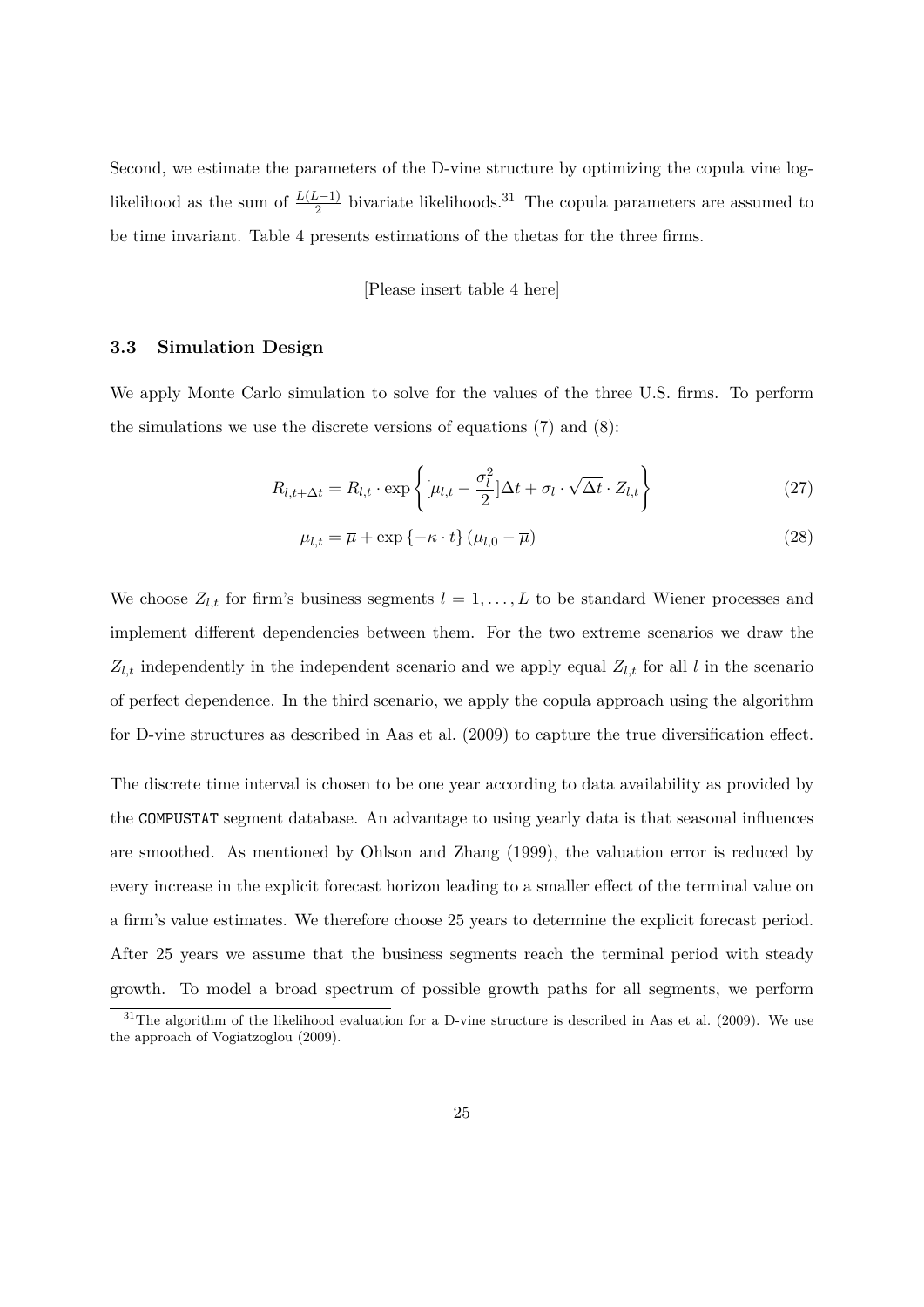1,000,000 simulations. If a simulated firm value of one path is negative, we set the value to zero. The estimated values of the firms are stable due to the number of simulations.

#### **3.4 Simulation Results**

The findings indicate the diversification effect on default risk and firm value. A high level of a firm's diversification is determined by a low dependence between the firm's business segments. We simulate three cases: scenario A with independence between the segments, scenario B with state-varying dependence modeled by the Clayton copula approach, and scenario C with perfect dependence. We assume that in the cases of independence and perfect dependence the diversification effect does not vary across the business cycle. The results of table 5 show that the higher the level of diversification is, the lower the default probabilities are. The higher level of diversification leads to a downside risk reduction because distressed business segments can be subsidized by others. These might not be distressed since they depend less on each other. The lower percentage of default results in higher firm values. This is caused by the fact that lower probabilities of default make it more likely that opportunities of future earnings can be achieved and therefore the present value of future cash flows is higher. The diversification effect across the scenarios is even underestimated in our simulation, as the capital costs should be lower in the scenario of independence and higher in the scenario C of perfect dependence. This would lead to even higher intrinsic equity values in scenario A and lower intrinsic equity values in scenario C.

#### [Please insert table 5 here]

Table 5 presents the simulation results of the three diversification scenarios for the three U.S. firms. The relative differences between the equity values are higher between scenario B and C than between scenario A and B. It indicates that the true diversification is closer to independence than to perfect dependence for the three firms. This finding is confirmed by the absolute differences between the scenarios of the 10-year and 25-year cumulative probabilities of default.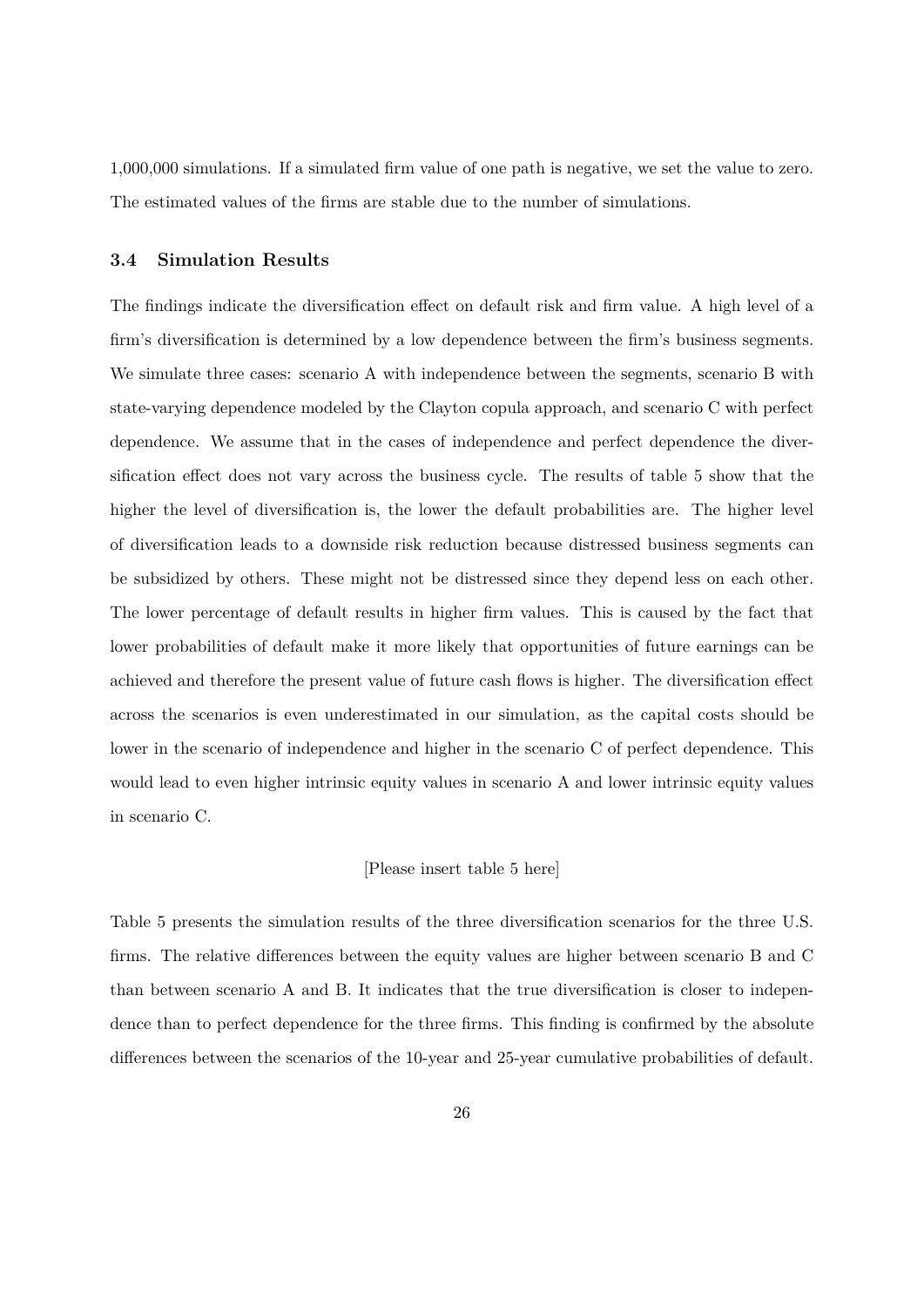The intrinsic equity value of Servotronics simulated under the true dependence (scenario B) is \$34.49 million. The market capitalization at the end of 2009 was \$21.09 million, making Servotronics significantly under valued. In contrast, since the simulated equity value of Sensient Technologies is \$479.26 million and the market capitalization was \$1,282.70 million at the valuation date, Sensient Technologies is significantly over valued. Flowserve exhibits a simulated equity value of \$5,361.58 million and had a market capitalization of \$5,194.99 million at the end of 2009, making it slightly under valued. The results obtained from the valuation model depend on the assumptions we make about the parameters.

## **4 Conclusion**

The intent of this article is to implement a new valuation model which adopts the diversification effect of multi-business firms. We show how different diversification extents can affect the firm value due to risk reduction. To consider business segment's particular growth and risk characteristics, we implement stochastic processes and simulate future cash flows for each segment separately. In illustrative examples, we show for three diversified U.S. firms how the firm value changes if we vary the assumptions of the diversification degree implemented by the dependence between the business segments. Three scenarios demonstrate the risk diversification effect which results through a lower cash flow volatility and a lower default probability in a higher firm value. Analysts should be aware of the benefit that diversified firms have through a decrease in default risk. With our model they are able to adopt this in the valuation process in a comfortable way. The results even point to the importance of explicitly modeling state-varying diversification across the business cycle. Since the diversification effect depends heavily on the economic state and is not constant across the business cycle, the implementation of copulas as a dependence structure enables analysts to incorporate this effect in valuation, e.g. the Clayton copula models higher dependence in times of crisis. Thus, asymmetric co-movements have implications for several applications. For example, in a firm's optimal portfolio allocation, if all businesses plunge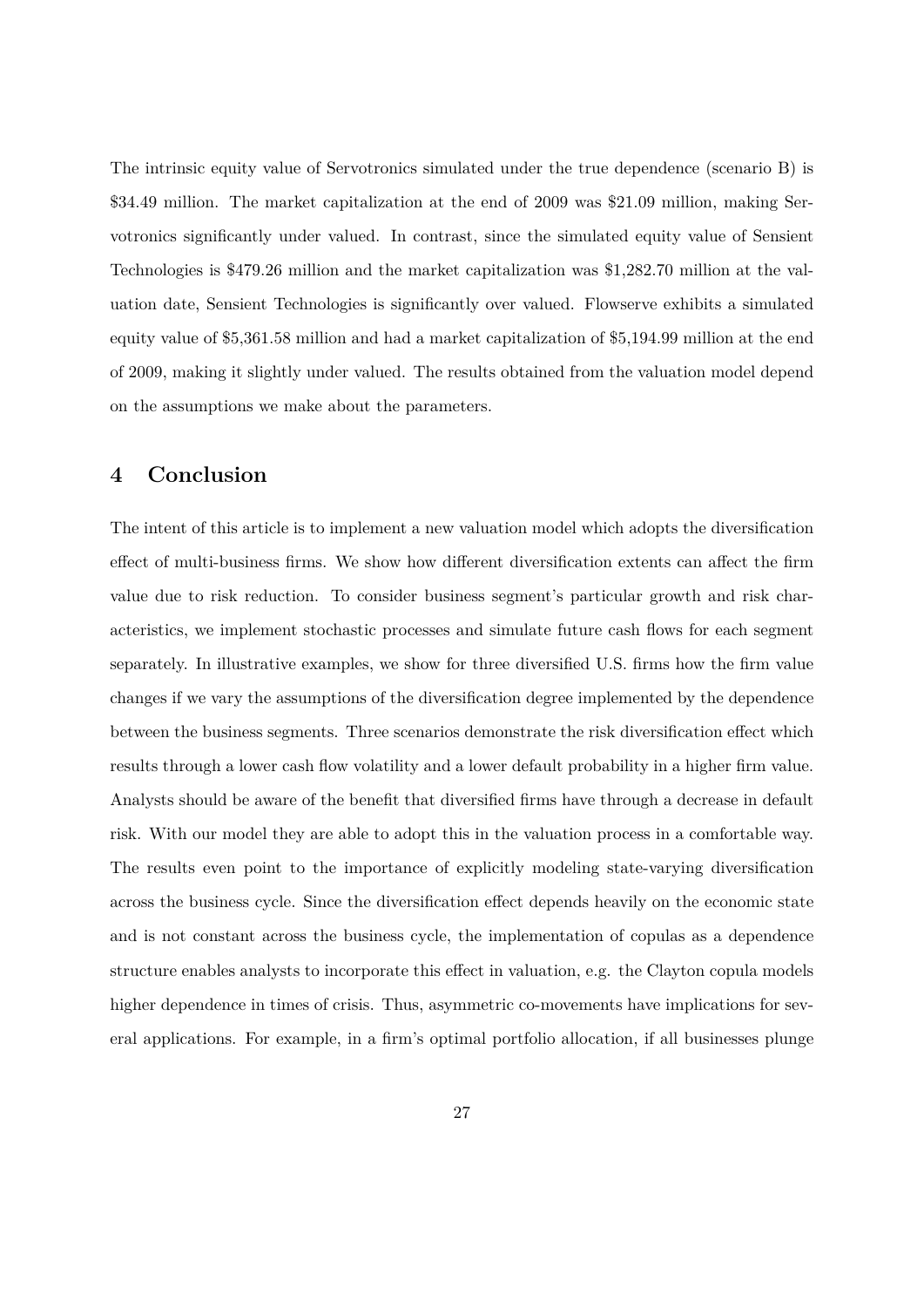down together as the economy falls, the value of diversification may be overstated by those not taking the increase in downside co-movements into account. These asymmetric co-movements of business segments should also be noticed when acquiring firms and new businesses. During an M&A-process the target business must be valued together with the businesses of the acquiring firm to cover the potential diversification effect through the risk reduction of the firm's portfolio. Research on how diversification can be implemented in firm valuation will thus be useful in a firms' future strategic planning while at the same time providing valuable information to investors and regulators as well as to rating agencies about default rates. Regulators can integrate the diversification effect in accounting standards to determine the fair value of subsidiaries in consolidated financial statements. However, in the wake of the global financial crisis of 2007 - 2009 it seems to be emerging that multi-business firms will continue to play an important role and state-varying diversification should be incorporated in their valuation.

## **References**

- Aas, K., Czado, C., Frigessi, A., and Bakken, H. (2009). Pair-copula constructions of multiple dependence. *Insurance: Mathematics & Economics*, 44(2):182 – 198.
- Altman, E. I. and Pasternack, B. (2006). Defaults and returns in the high yield bond market: The year 2005 in review and market outlook. *Journal of Applied Research in Accounting and Finance*, 1(1):3 – 29.
- Ammann, M. and Verhofen, M. (2006). The conglomerate discount: A new explanation based on credit risk. *International Journal of Theoretical & Applied Finance*, 9(8):1201 – 1214.
- Bedford, T. and Cooke, R. M. (2001). Probability density decomposition for conditionally dependent random variables modeled by vines. *Annals of Mathematics and Artificial Intelligence*,  $32(1-4):245 - 268.$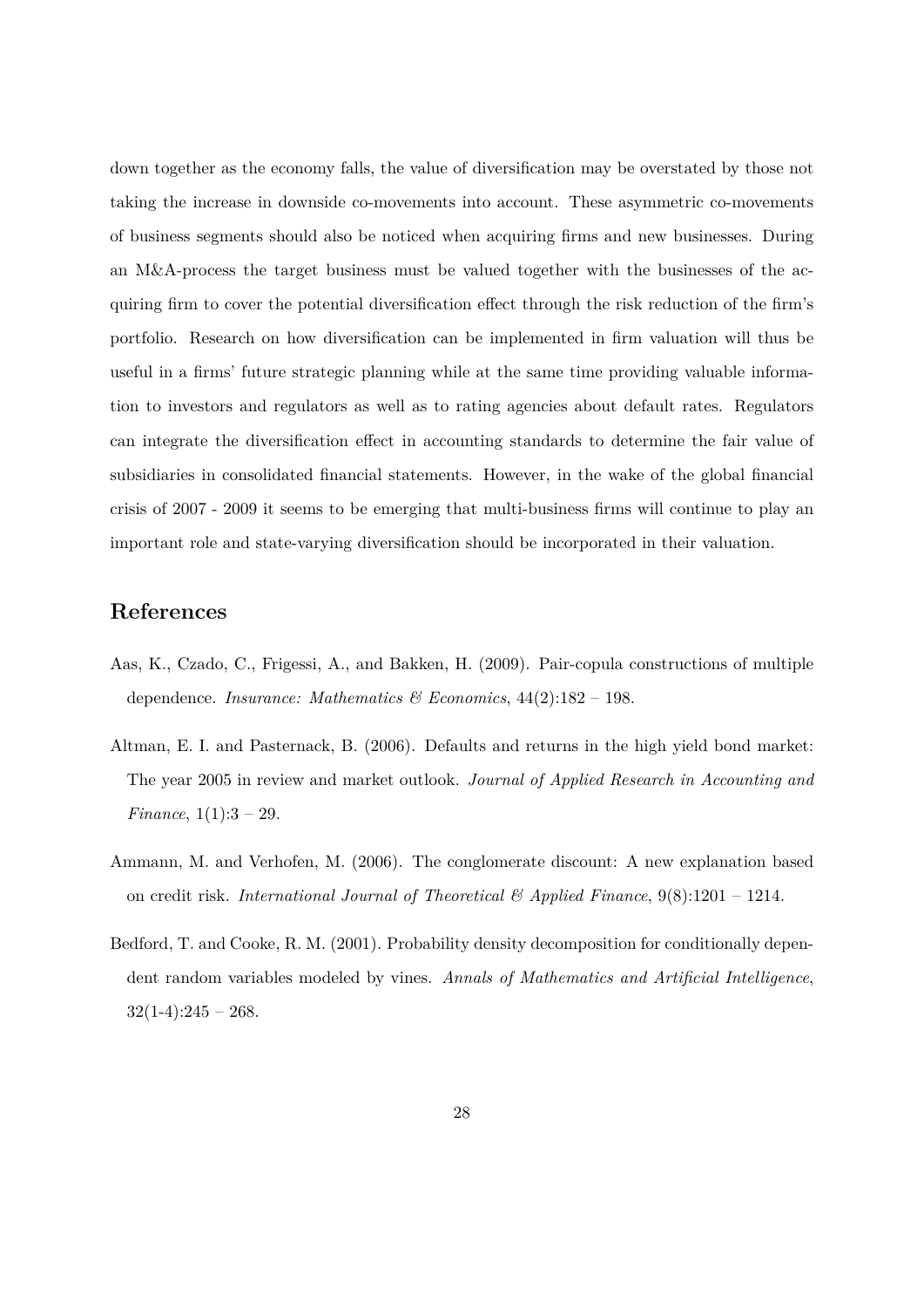- Berger, P. G. and Ofek, E. (1995). Diversification's effect on firm value. *Journal of Financial Economics*, 37(1):39 – 65.
- Billett, M. T. and Mauer, D. C. (2003). Cross-subsidies, external financing constraints, and the contribution of the internal capital market to firm value. *Review of Financial Studies*,  $16(4):1167 - 1201.$
- Buraschi, A., Porchia, P., and Trojani, F. (2010). Correlation risk and optimal portfolio choice. *Journal of Finance*, 65(1):393 – 420.
- Campa, J. M. and Kedia, S. (2002). Explaining the diversification discount. *Journal of Finance*,  $57(4):1731 - 1762.$
- Courteau, L., Kao, J. L., and Richardson, G. D. (2001). Equity valuation employing the ideal versus ad hoc terminal value expressions. *Contemporary Accounting Research*, 18(4):625 – 661.
- Damodaran, A. (2006). *Damodaran on valuation security analysis for investment and corporate finance*. John Wiley & Sons, Inc., Hoboken, NJ, 2nd edition.
- Damodaran, A. (2009a). The octopus: Valuing multi-business, multi-national companies. *Working Paper, New York University - Stern School of Business*.
- Damodaran, A. (2009b). Valuing declining and distressed companies. *Working Paper, New York University - Stern School of Business*.
- Davis, R. and Duhaime, I. M. (1992). Diversification, vertical integration, and industry analysis: New perspectives and measurement. *Strategic Management Journal*, 13(7):511 – 524.
- Denis, D. J., Denis, D. K., and Sarin, A. (1997). Agency problems, equity ownership, and corporate diversification. *Journal of Finance*, 52(1):135 – 160.
- Dimitrov, V. and Tice, S. (2006). Corporate diversification and credit constraints: Real effects across the business cycle. *Review of Financial Studies*, 19(4):1465 – 1498.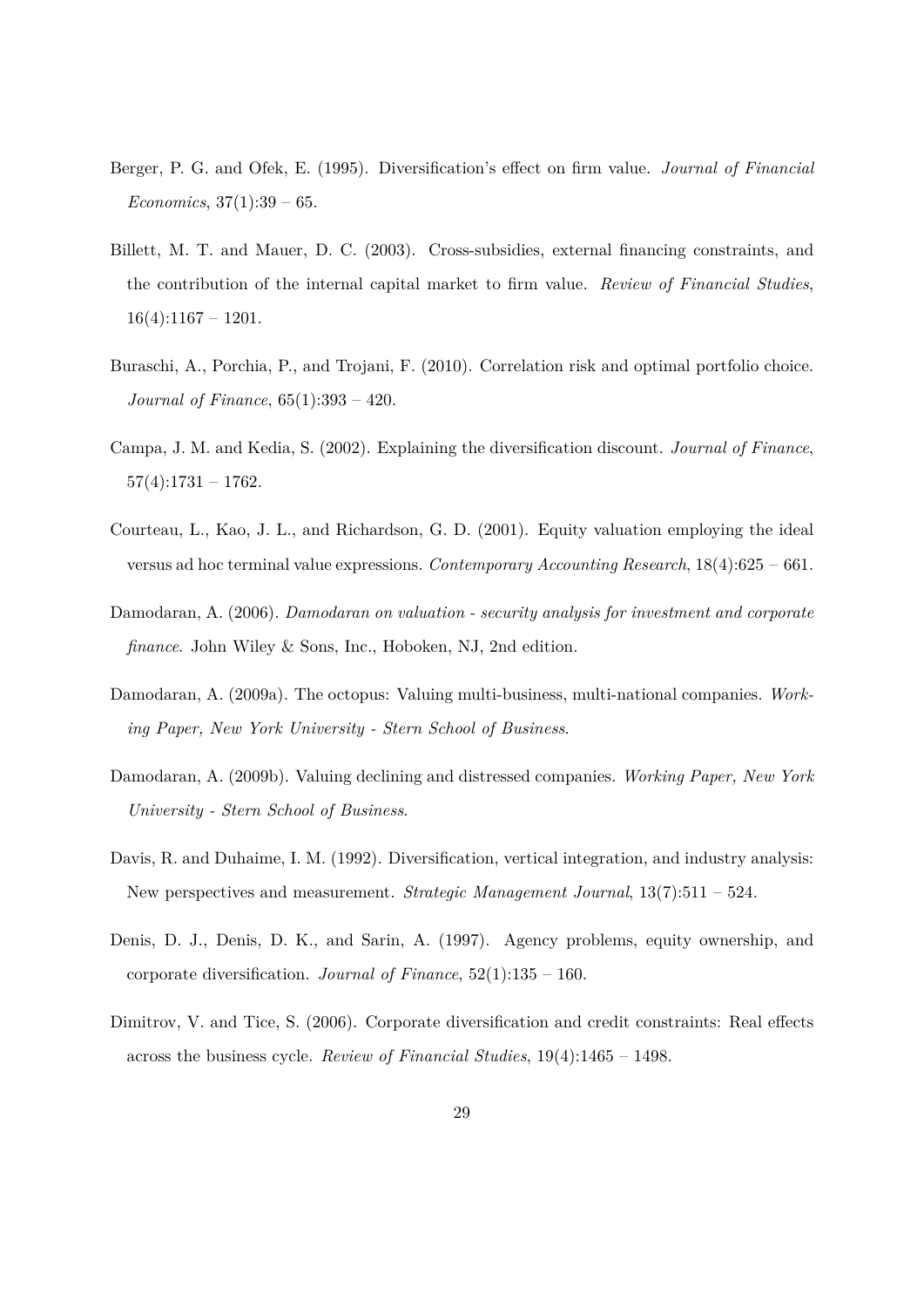- Embrechts, P., Lindskog, F., and McNeil, A. (2003). Modelling dependence with copulas and applications to risk management. In Rachev, S., editor, *Handbook of Heavy Tailed Distributions in Finance*. Elsevier/North-Holland, Amsterdam.
- Erdorf, S. and Heinrichs, N. (2010). Co-movement of fundamentals: Structural changes in the business cycle. *Working Paper, University of Cologne*.
- Fama, E. F. and French, K. R. (1997). Industry costs of equity. *Journal of Financial Economics*,  $43(2):153 - 193.$
- Graham, J. R., Lemmon, M. L., and Wolf, J. G. (2002). Does corporate diversification destroy value? *Journal of Finance*, 57(2):695 – 720.
- Hayes, R. M. and Lundholm, R. (1996). Segment reporting to the capital market in the presence of a competitor. *Journal of Accounting Research*, 34(2):261 – 279.
- Inderst, R. and Müller, H. M. (2003). Internal versus external financing: An optimal contracting approach. *Journal of Finance*, 58(3):1033 – 1062.
- Joe, H. (1997). *Multivariate Models and Dependence Concepts*. Chapman & Hall, London.
- Koller, T., Goedhart, M., and Wessels, D. (2005). *Valuation Measuring and Managing the Value of Companies*. John Wiley & Sons, Inc., Hoboken, NJ, 4th edition.
- Kuppuswamy, V. and Villalonga, B. (2010). Does diversification create value in the presence of external financing constraints? Evidence from the 2007-2009 financial crisis. *Working Paper, Harvard Business School Finance*.
- Lamont, O. (1997). Cash flow and investment: Evidence from internal capital markets. *Journal of Finance*, 52(1):83 – 109.
- Lamont, O. A. and Polk, C. (2001). The diversification discount: Cash flows versus returns. *Journal of Finance*, 56(5):1693 – 1721.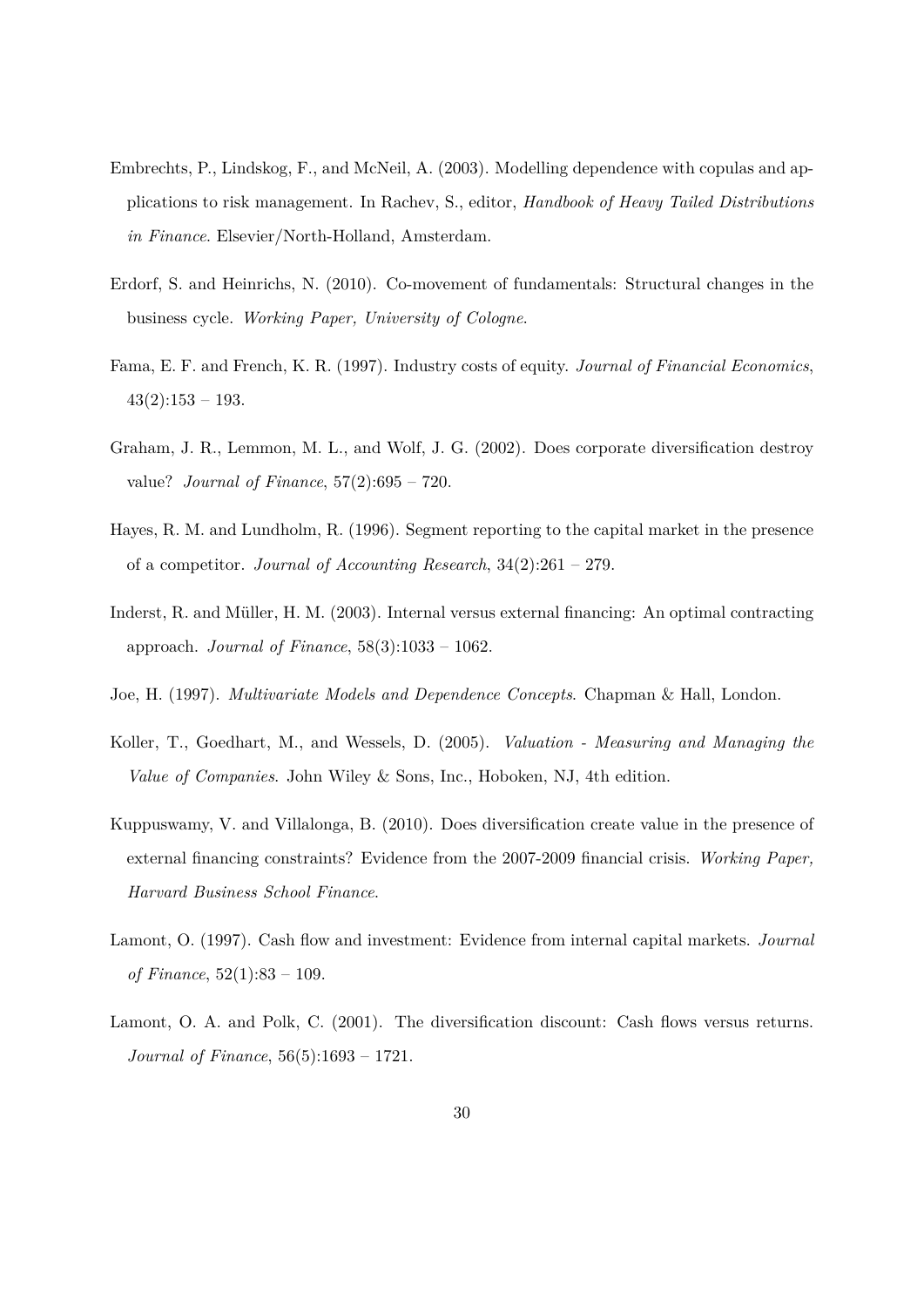- Lang, L. H. and Stulz, R. M. (1994). Tobin's q, corporate diversification, and firm performance. *Journal of Political Economy*, 102(6):1248 – 1280.
- Leland, H. E. (2007). Financial synergies and the optimal scope of the firm: Implications for mergers, spinoffs, and structured finance. *Journal of Finance*, 62(2):765 – 807.
- Lewellen, W. G. (1971). A pure financial rationale for the conglomerate merger. *Journal of Finance*, 26(2):521 – 537.
- Lundholm, R. J. and O'Keefe, T. (2001). Reconciling value estimates from the discounted cash flow model and the residual income model. *Contemporary Accounting Research*,  $18(2):311 - 335.$
- Mandelbrot, B. B. and Ness, J. W. V. (1968). Fractional brownian motions, fractional noises and applications. *SIAM Review*, 10(4):422 – 437.
- Meyer, M., Milgrom, P., and Roberts, J. (1992). Organizational prospects, influence costs, and ownership changes. *Journal of Economics and Management Strategy*, 1(1):9 – 35.
- Nelsen, R. B. (2006). *An Introduction to Copulas*. Springer Science+Business Media, New York, 2nd edition.
- Ohlson, J. A. and Zhang, X.-J. (1999). On the theory of forecast horizon in equity valuation. *Journal of Accounting Research*, 37(2):437 – 449.
- Santalo, J. and Becerra, M. (2008). Competition from specialized firms and the diversification - performance linkage. *Journal of Finance*, 63(2):851 – 883.
- Scharfstein, D. S. and Stein, J. C. (2000). The dark side of internal capital markets: Divisional rent-seeking and inefficient investment. *Journal of Finance*, 55(6):2537 – 2564.
- Schwartz, E. S. and Moon, M. (2000). Rational pricing of internet companies. *Financial Analysts Journal*, 56(4):62 – 75.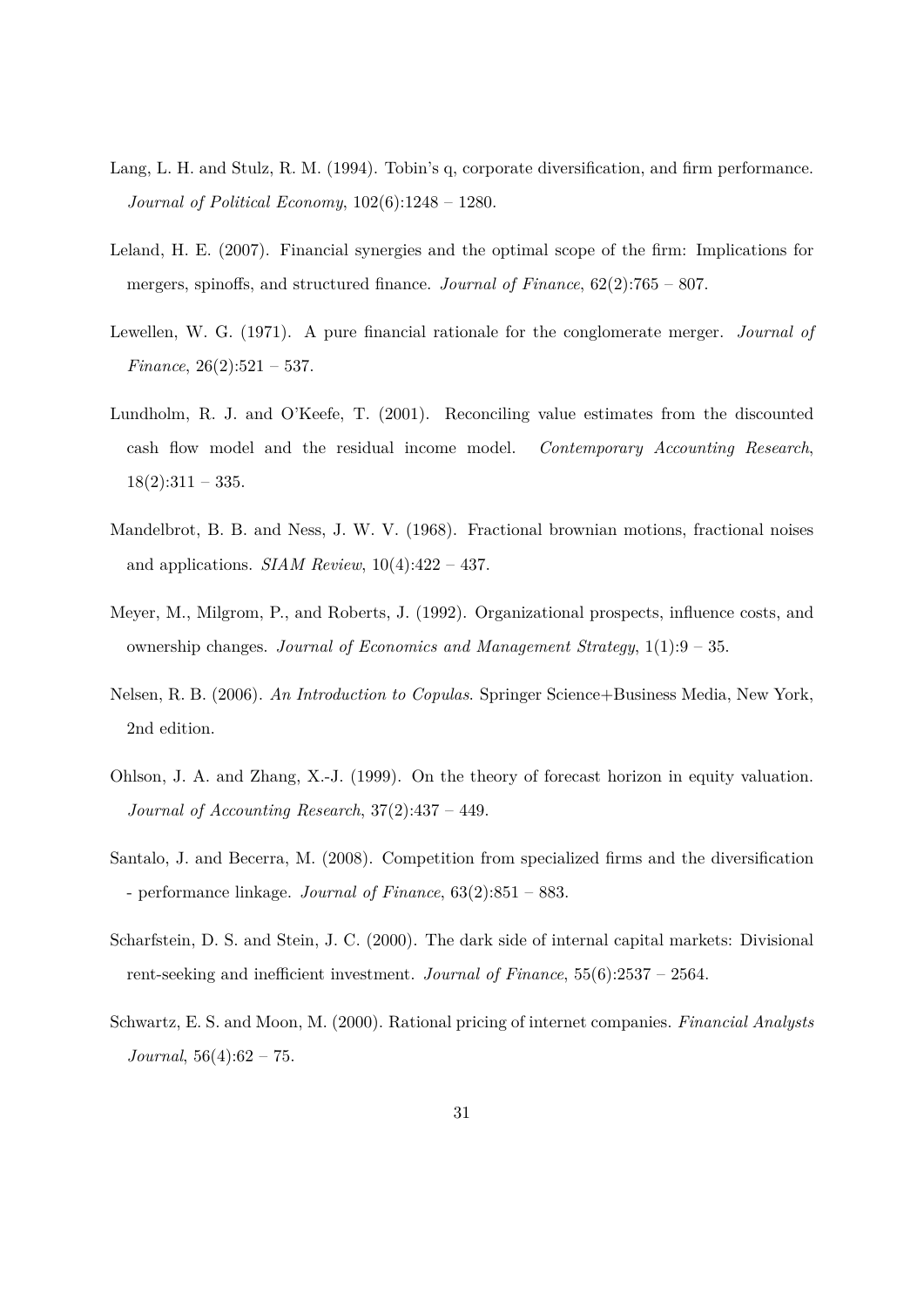- Schwartz, E. S. and Moon, M. (2001). Rational pricing of internet companies revisited. *The Financial Review*, 36(4):7 – 26.
- Servaes, H. (1996). The value of diversification during the conglomerate merger wave. *Journal of Finance*, 51(4):1201 – 1225.
- Sklar, A. (1959). Fonctions de répartition à n dimensions et leurs marges. *Publications de l'Institut de Statistique de l'Université de Paris*, 8:229 – 231.
- Villalonga, B. (2004). Diversification discount or premium? New evidence from the business information tracking series. *Journal of Finance*, 59(2):479 – 506.
- Vogiatzoglou, M. (2009). Dynamic copula toolbox. *Working Paper, University of Macedonia*.
- Yan, A. (2006). Value of conglomerates and capital market conditions. *Financial Management*,  $35(4):5 - 30.$
- Yan, A., Yang, Z., and Jiao, J. (2010). Conglomerate investment under various capital market conditions. *Journal of Banking and Finance*, 34(1):103 – 115.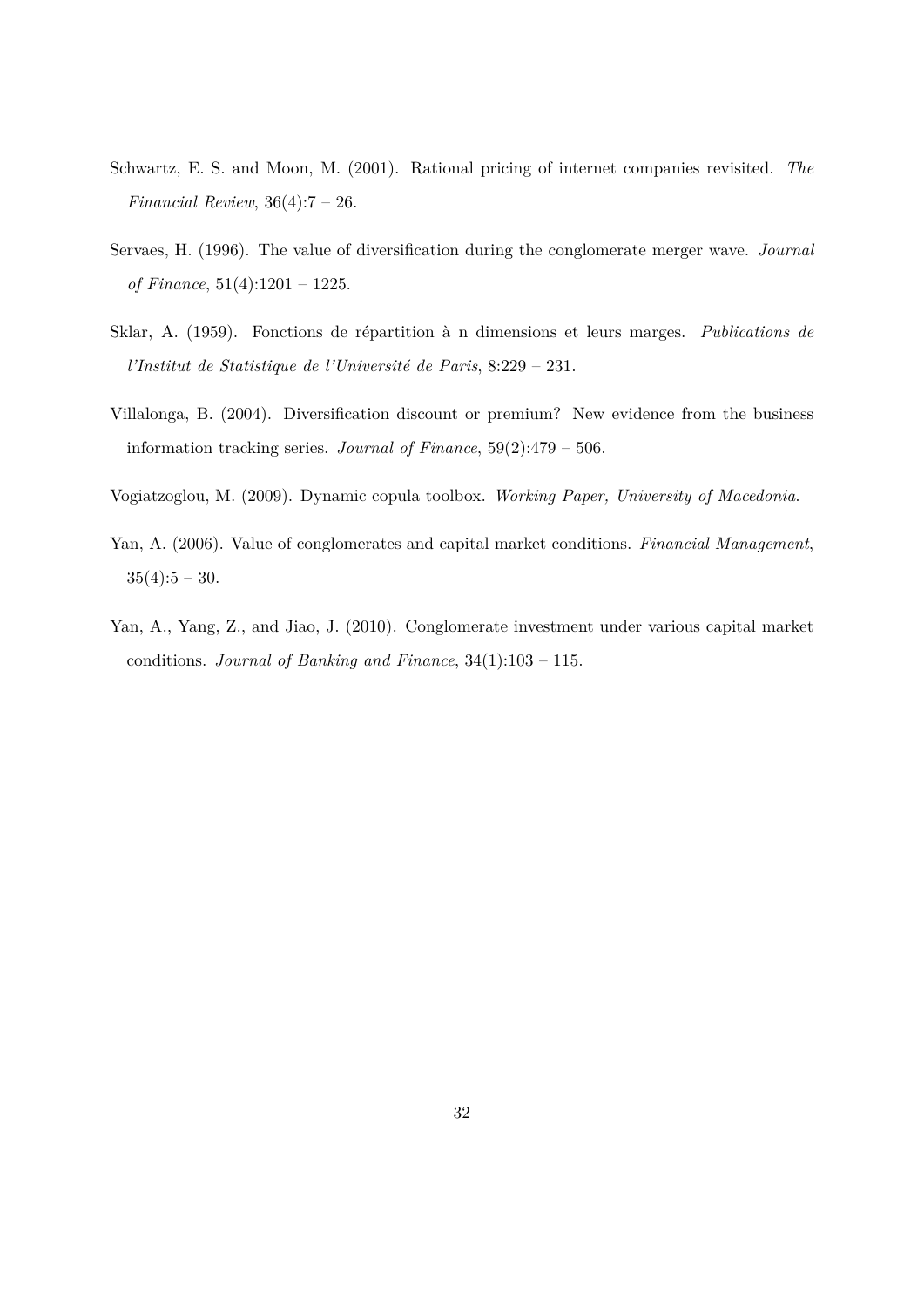Figure 1: **Scatterplot of marginal distribution of Clayton copula**



The figure shows the asymmetric dependence structure with a lower tail dependence of a bivariate Clayton copula. The example is presented with a theta of 5.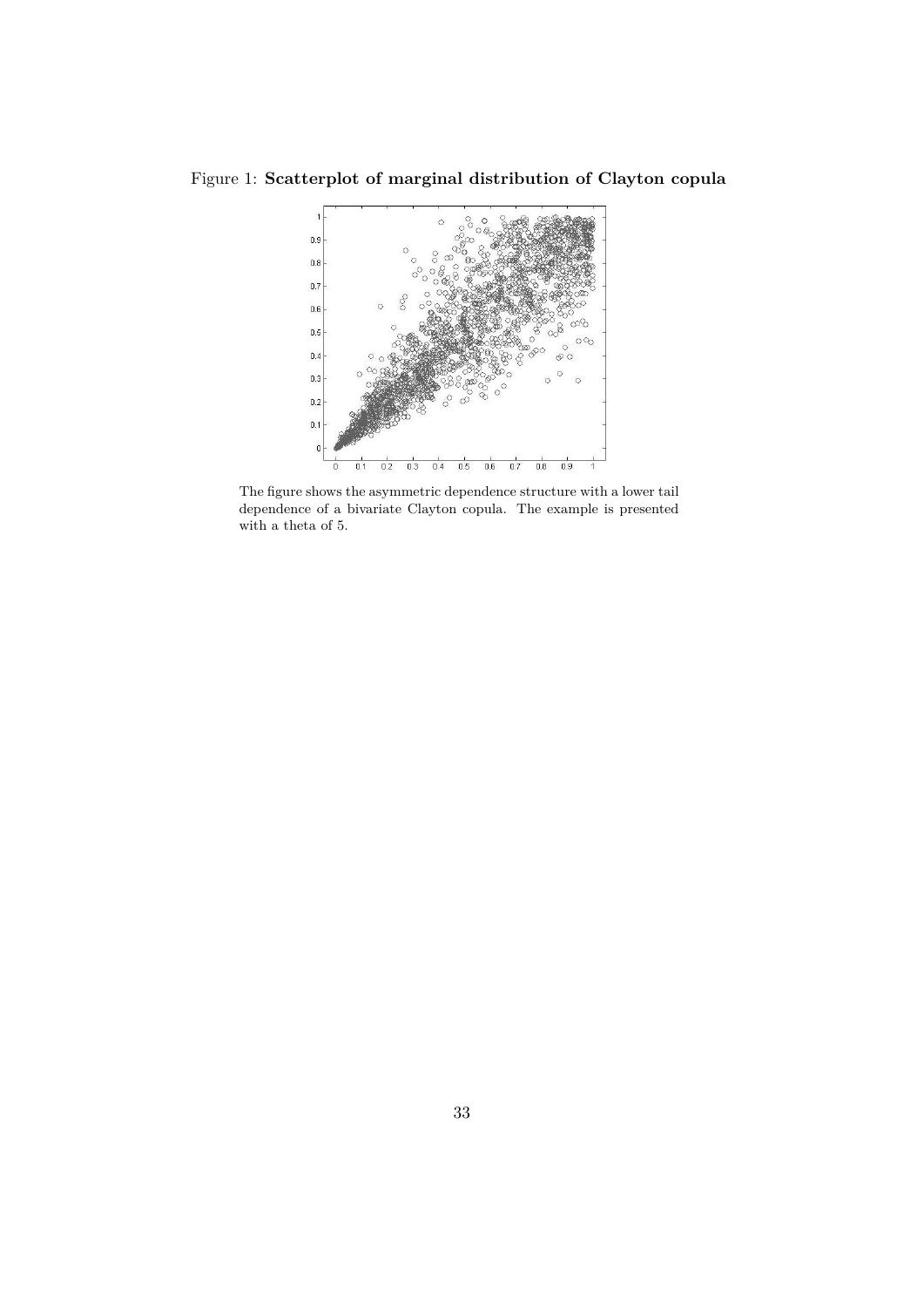## Figure 2: **D-vine tree**



D-vine structure for four-dimensional pair-copula decomposition.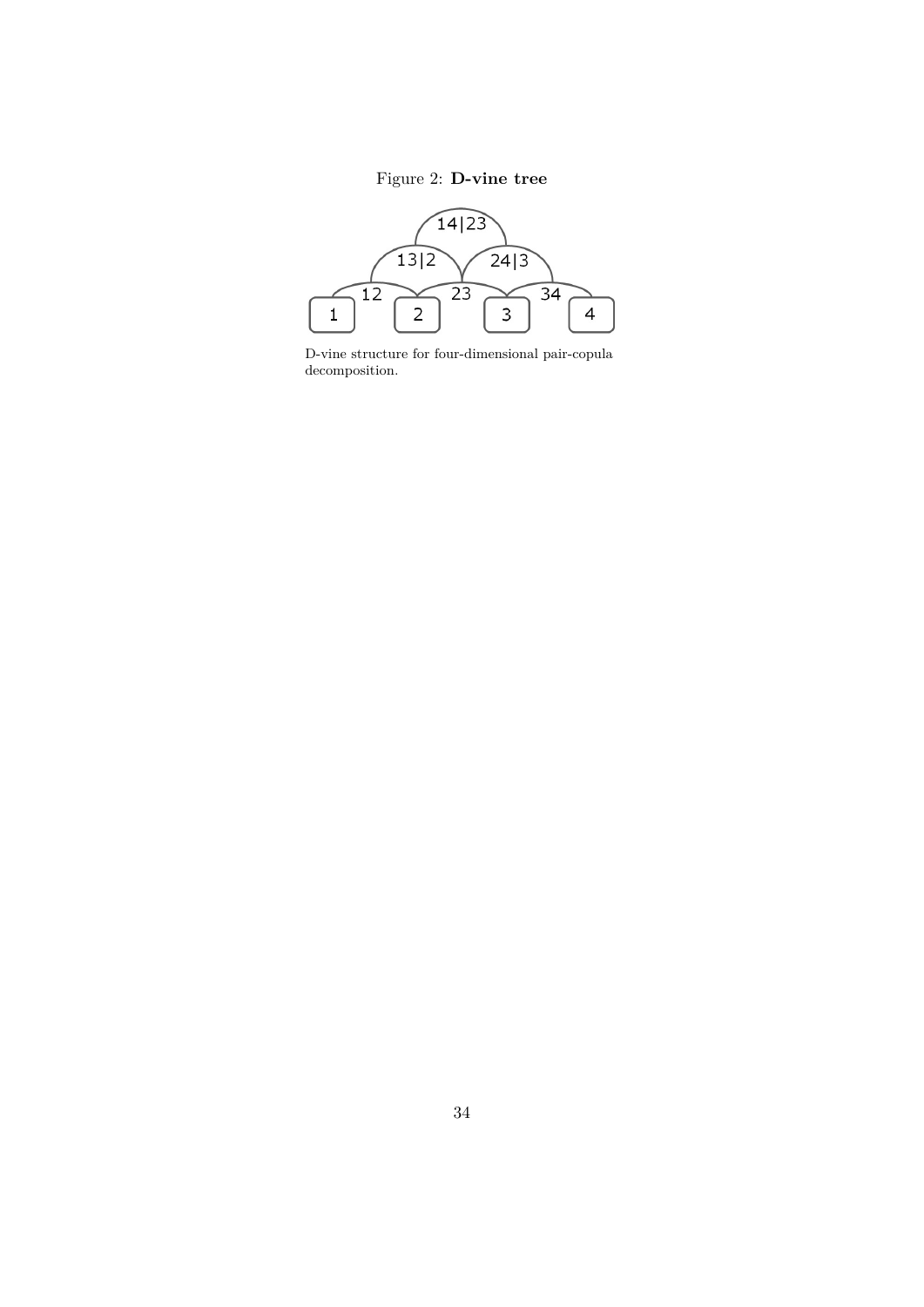| Corporation<br>No.    |                | <b>Business Segment</b>      |      | SIC Code Industry Classification |  |  |
|-----------------------|----------------|------------------------------|------|----------------------------------|--|--|
| Servotronics          |                | Advanced Technology Products | 3621 | 22 Electrical Equipment          |  |  |
|                       | $\mathfrak{D}$ | Consumer Products            | 3421 | 17 Construction Materials        |  |  |
| Sensient Technologies |                | Colors                       | 2865 | 14 Chemicals                     |  |  |
|                       | $\overline{2}$ | Corporate $&$ Other          | 2860 | 14 Chemicals                     |  |  |
|                       | 3              | Flavors & Fragrances         | 2869 | 14 Chemicals                     |  |  |
| Flowserve             |                | All Other                    | 4991 | 48 Other                         |  |  |
|                       | $\mathfrak{D}$ | Flow Control                 | 3491 | 17 Construction Materials        |  |  |
|                       | 3              | Flow Solutions               | 3053 | 15 Rubber and Plastics           |  |  |
|                       | 4              | Flowserve Pump               | 3561 | 21 Machinery                     |  |  |

Table 1: **Firms and associated business segments**

This table reports the three valuated firms with their associated business segments, segment SIC codes and Fama French 48 industry portfolio classification.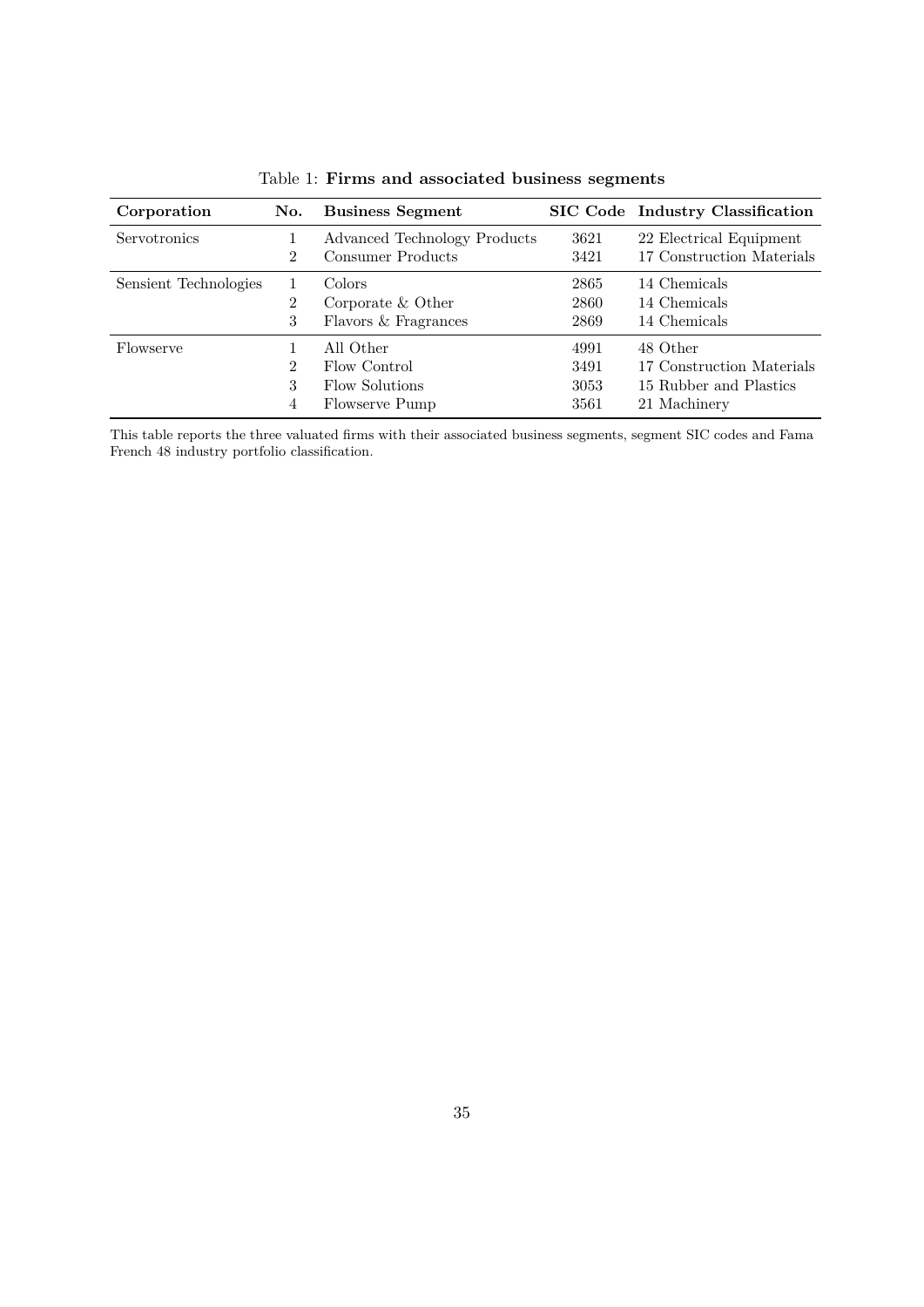| Item                                                                                                                              | Notation                             | <b>Estimation Procedure</b>                                                                                                                                                                                                                                                                                                                                                                                                                                                                                                                                                                                                                        |
|-----------------------------------------------------------------------------------------------------------------------------------|--------------------------------------|----------------------------------------------------------------------------------------------------------------------------------------------------------------------------------------------------------------------------------------------------------------------------------------------------------------------------------------------------------------------------------------------------------------------------------------------------------------------------------------------------------------------------------------------------------------------------------------------------------------------------------------------------|
| Initial revenues                                                                                                                  | $R_{l,0}$                            | Observable from current financial statement (FS)                                                                                                                                                                                                                                                                                                                                                                                                                                                                                                                                                                                                   |
| Initial growth rate in revenues                                                                                                   | $\mu_{l,0}$                          | Average log growth in revenues from past FS                                                                                                                                                                                                                                                                                                                                                                                                                                                                                                                                                                                                        |
| Volatility of revenues                                                                                                            | $\overline{\sigma}$                  | Standard deviation of log growth in revenues from past FS                                                                                                                                                                                                                                                                                                                                                                                                                                                                                                                                                                                          |
| Long-term growth rate in revenues                                                                                                 | $\overline{\mu}$ $(=\boldsymbol{g})$ | Equals expected average inflation rate $g$                                                                                                                                                                                                                                                                                                                                                                                                                                                                                                                                                                                                         |
| n revenues<br>Adjustment speed for the growth rate i                                                                              | Ż                                    | Estimated from the half-life of the process to $\overline{\mu}$                                                                                                                                                                                                                                                                                                                                                                                                                                                                                                                                                                                    |
| Segment weight                                                                                                                    | $\tilde{w}$                          | Average ratio of segment revenues to firm's total revenues from past FS                                                                                                                                                                                                                                                                                                                                                                                                                                                                                                                                                                            |
| Initial operating working capital                                                                                                 | $WC_{l,0}$                           | Firm's total non-cash working capital from current FS weighted with $w_l$                                                                                                                                                                                                                                                                                                                                                                                                                                                                                                                                                                          |
| Initial net property, plant and equipment                                                                                         | $P{\cal P}E_{l,0}$                   | Total net property, plant and equipment from current FS weighted with $w_l$                                                                                                                                                                                                                                                                                                                                                                                                                                                                                                                                                                        |
| Ratio of capital expenditures to revenues                                                                                         | $\delta^{CE}$                        | Average ratio of capital expenditures to revenues $R_{l,t}$ from past FS                                                                                                                                                                                                                                                                                                                                                                                                                                                                                                                                                                           |
| Ratio of operating working capital to revenues                                                                                    | $\delta^{iVC}_{}$                    | Average ratio of operating working capital to revenues $R_{l,t}$ from past FS                                                                                                                                                                                                                                                                                                                                                                                                                                                                                                                                                                      |
| Ratio of depreciation/amortization to PPE                                                                                         | $\delta_l^{DE} \tilde{F_l}$          | Average ratio of depreciation/amortization to $PPE_{l,t}$ from past FS                                                                                                                                                                                                                                                                                                                                                                                                                                                                                                                                                                             |
| Fixed costs                                                                                                                       |                                      | Intercept of linear regression of costs on revenues                                                                                                                                                                                                                                                                                                                                                                                                                                                                                                                                                                                                |
| Variable costs as a percentage of revenues                                                                                        |                                      | Slope of linear regression of costs on revenues                                                                                                                                                                                                                                                                                                                                                                                                                                                                                                                                                                                                    |
| Corporate tax rate                                                                                                                | $\overline{r}$                       | Country-specific corporate tax rate                                                                                                                                                                                                                                                                                                                                                                                                                                                                                                                                                                                                                |
| Cost of equity                                                                                                                    | $r_{E_l}$                            | Sum of five-year T-bond rate and Fama and French industry risk premium                                                                                                                                                                                                                                                                                                                                                                                                                                                                                                                                                                             |
| Cost of debt                                                                                                                      | $\sigma_{J}$                         | Average ratio of interest expenses to previous year's debt from past FS                                                                                                                                                                                                                                                                                                                                                                                                                                                                                                                                                                            |
| Fixed proportion of debt in capital structure                                                                                     | $\sigma$                             | Average ratio of debt to sum of equity and debt capital from past years                                                                                                                                                                                                                                                                                                                                                                                                                                                                                                                                                                            |
| Fixed proportion of equity in capital structure                                                                                   | $w_{E}$                              | Average ratio of equity to sum of equity and debt capital from past years                                                                                                                                                                                                                                                                                                                                                                                                                                                                                                                                                                          |
| Cash and marketable securities at valuation date                                                                                  | $CASH_0$                             | Observable from current FS                                                                                                                                                                                                                                                                                                                                                                                                                                                                                                                                                                                                                         |
| Debt at valuation date                                                                                                            | $DEBT_0$                             | Observable from current FS                                                                                                                                                                                                                                                                                                                                                                                                                                                                                                                                                                                                                         |
| Minority holdings at valuation date                                                                                               | $\mathcal{M}H_0$                     | Observable from current FS                                                                                                                                                                                                                                                                                                                                                                                                                                                                                                                                                                                                                         |
| Minority interests at valuation date                                                                                              | $\overline{M}I_0$                    | Observable from current FS                                                                                                                                                                                                                                                                                                                                                                                                                                                                                                                                                                                                                         |
| Bankruptcy barrier                                                                                                                | AF                                   | Amount of potential additional financing                                                                                                                                                                                                                                                                                                                                                                                                                                                                                                                                                                                                           |
| Parameter vector of Clayton copula                                                                                                | $\theta$                             | Estimated from the log growth rates in revenues from past FS                                                                                                                                                                                                                                                                                                                                                                                                                                                                                                                                                                                       |
| Number of business segments                                                                                                       |                                      | Differs from firm to firm (the sample contains firms with 2 to 4 segments)                                                                                                                                                                                                                                                                                                                                                                                                                                                                                                                                                                         |
| Forecast horizon                                                                                                                  |                                      | Set to 25 years                                                                                                                                                                                                                                                                                                                                                                                                                                                                                                                                                                                                                                    |
| Number of simulations                                                                                                             | $\overline{\mathsf{X}}$              | Set to 1,000,000                                                                                                                                                                                                                                                                                                                                                                                                                                                                                                                                                                                                                                   |
| Discrete time interval                                                                                                            | $\Delta t$                           | Set to 1 year                                                                                                                                                                                                                                                                                                                                                                                                                                                                                                                                                                                                                                      |
| growth rate $\overline{\mu}$ is chosen to be equal to the expected constant growth rate $g$ . FS abbreviates financial statement. |                                      | If the notation of a parameter includes the index $l$ , it is to be considered segment-specific. The costs are computed segment-specific by taking revenues<br>minus depreciation/amortization less operating profit. The market value of debt is approximated by the book value of interest bearing liabilities. The<br>standard deviations and the linear regression of costs are calculated by data from the last 10 yearly financial statements. Note that the long term average<br>market value of equity is calculated from a firm's market capitalization observed from the stock market. The average ratios, average revenue growth rates, |

growth rate *µ* is chosen to be equal to the expected constant growth rate *g*. FS abbreviates financial statement.

Table 2: Input parameters of the model Table 2: **Input parameters of the model**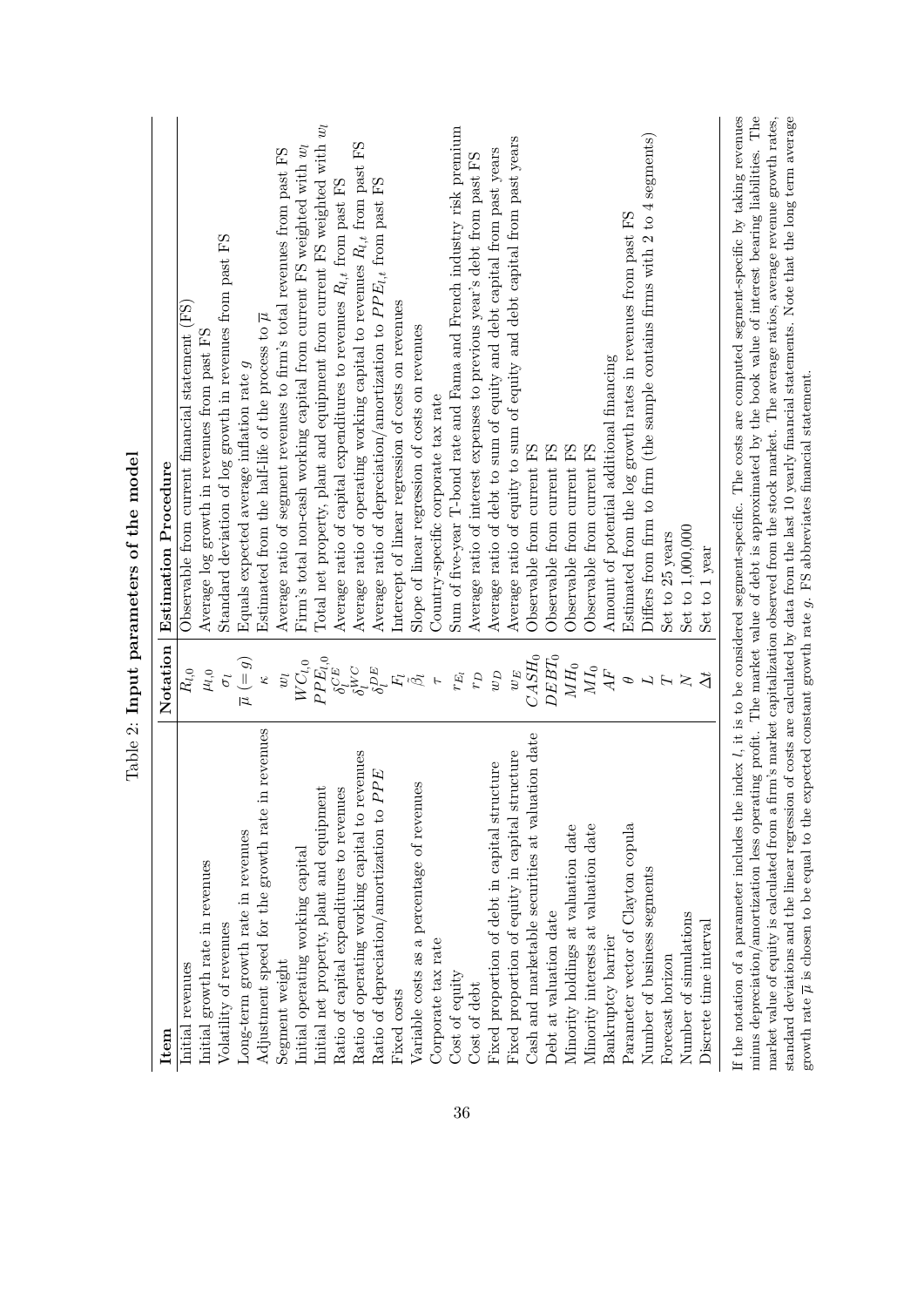| Segment data           |              |                |                       |                |          |             |                |          |                |
|------------------------|--------------|----------------|-----------------------|----------------|----------|-------------|----------------|----------|----------------|
|                        |              | Servotronics   | Sensient Technologies |                |          | Flowserve   |                |          |                |
| $\mathbf{l}$           | $\mathbf{1}$ | $\overline{2}$ | $\mathbf{1}$          | $\overline{2}$ | 3        | $\mathbf 1$ | $\overline{2}$ | 3        | $\overline{4}$ |
| $R_{l,0}$              | 18.00        | 15.01          | 358.76                | 87.13          | 755.53   | 4.52        | 1,196.64       | 517.54   | 2,646.56       |
| $\mu_{l,0}$            | 0.0608       | 0.0858         | 0.0415                | 0.0565         | 0.0394   | $-0.0407$   | 0.1439         | 0.0200   | 0.2031         |
| $\sigma_l$             | 0.1464       | 0.2476         | 0.1074                | 0.2592         | 0.0491   | 0.1231      | 0.3741         | 0.3414   | 0.2358         |
| $\overline{\mu}$ (= g) | 0.03         | $0.03\,$       | $0.03\,$              | $0.03\,$       | $0.03\,$ | 0.03        | $0.03\,$       | $0.03\,$ | 0.03           |
| $\kappa$               | 0.3466       | 0.3466         | 0.3466                | 0.3466         | 0.3466   | 0.3466      | 0.3466         | 0.3466   | 0.3466         |
| $w_l$                  | 0.5945       | 0.4055         | 0.3186                | 0.0581         | 0.6111   | 0.0025      | 0.2978         | 0.1841   | 0.5156         |
| $WC_{l,0}$             | 7.95         | 5.43           | 136.91                | 24.95          | 262.62   | 0.98        | 115.23         | 71.21    | 199.49         |
| PPE <sub>l,0</sub>     | 3.75         | 2.56           | 135.60                | 24.71          | 260.10   | 1.43        | 166.92         | 103.16   | 288.97         |
| $\delta_l^{CE}$        | 0.0268       | 0.0267         | 0.0408                | 0.0932         | 0.0475   | 1.4343      | 0.0184         | 0.0213   | 0.0177         |
| $\delta_l^{WC}$        | 0.4605       | 0.4714         | 0.2621                | 0.2667         | 0.2613   | 0.1584      | 0.1712         | 0.1557   | 0.1589         |
| $\delta_l^{DE}$        | 0.1169       | 0.0644         | 0.0984                | 0.3360         | 0.1089   | 7.0094      | 0.1715         | 0.1279   | 0.1407         |
| $F_l$                  | 1.93         | $0.36\,$       | 0.00                  | 28.41          | $0.00\,$ | 338.54      | 36.04          | 0.00     | 66.75          |
| $\tilde{\beta}_l$      | 0.63         | $0.91\,$       | 0.95                  | 0.89           | $0.84\,$ | 0.00        | 0.81           | 0.82     | 0.81           |
| $\tau$                 | 0.35         | 0.35           | 0.35                  | 0.35           | $0.35\,$ | 0.35        | $0.35\,$       | 0.35     | 0.35           |
| $r_{E_l}$              | 0.0936       | 0.1315         | 0.0875                | 0.0875         | 0.0875   | 0.0917      | 0.1315         | 0.1245   | 0.0923         |
| $r_D$                  | 0.0380       | 0.0380         | 0.0600                | 0.0600         | 0.0600   | 0.1177      | 0.1177         | 0.1177   | 0.1177         |
| $w_E$                  | 0.3327       | 0.3327         | 0.3293                | 0.3293         | 0.3293   | 0.3586      | 0.3586         | 0.3586   | 0.3586         |
| $w_D$                  | 0.6673       | 0.6673         | 0.6707                | 0.6707         | 0.6707   | 0.6414      | 0.6414         | 0.6414   | 0.6414         |
| $r_{wacc_l}$           | 0.0707       | 0.0960         | 0.0716                | 0.0716         | 0.0716   | 0.0863      | 0.1118         | 0.1073   | 0.0867         |

Table 3: **Estimated input values of the three firms**

**Corporate data**

|                 | Servotronics | Sensient Technologies | Flowserve |
|-----------------|--------------|-----------------------|-----------|
| $CASH_0$        | 4.32         | 12.22                 | 654.32    |
| $DEBT_0$        | 4.28         | 428.03                | 566.73    |
| MH <sub>0</sub> | 0.00         | 0.00                  | 0.00      |
| $MI_0$          | 0.00         | 0.00                  | 5.63      |
| AF              | 1.65         | 60.07                 | 218.26    |

The abbreviations of the segment data denote the following:  $l =$  segment number,  $R_{l,0} =$  initial revenues,  $\mu_{l,0}$  = initial growth rate in revenues,  $\sigma_l$  = volatility of revenues,  $\overline{\mu}$  = long-term growth rate in revenues,  $\kappa$  = adjustment speed for the growth rate in revenues,  $w_l$  = segment weight,  $WC_{l,0}$  = initial operating non-cash working capital,  $PPE_{l,0}$  = initial net property, plant and equipment,  $\delta_l^{CE}$  = ratio of capital expenditures to revenues,  $\delta_l^{WC}$  = ratio of operating working capital to revenues,  $\delta_l^{DE}$  = ratio of depreciation/amortization to *PPE*,  $F_l$  = fixed costs,  $\tilde{\beta}_l$  = variable costs as a percentage of revenues,  $\tau$  = U.S. corporate tax rate,  $r_{E_l}$  = cost of equity,  $r_D$  = cost of debt,  $w_E$  = fixed proportion of equity in capital structure,  $w_D$  = fixed proportion of debt in capital structure, and  $r_{wacc_l}$  = weighted average cost of capital. The abbreviations of the data for the entire firm denote the following: *CASH*<sub>0</sub> = cash and marketable securities,  $DEBT_0$  = interest bearing liabilities,  $MH_0$  = minority holdings,  $MI_0$  = minority interests, and  $AF =$  bankruptcy barrier. If  $F_l$  or  $\tilde{\beta}_l$  are negative, we set them to zero. All values are measured in million US\$, except percentages.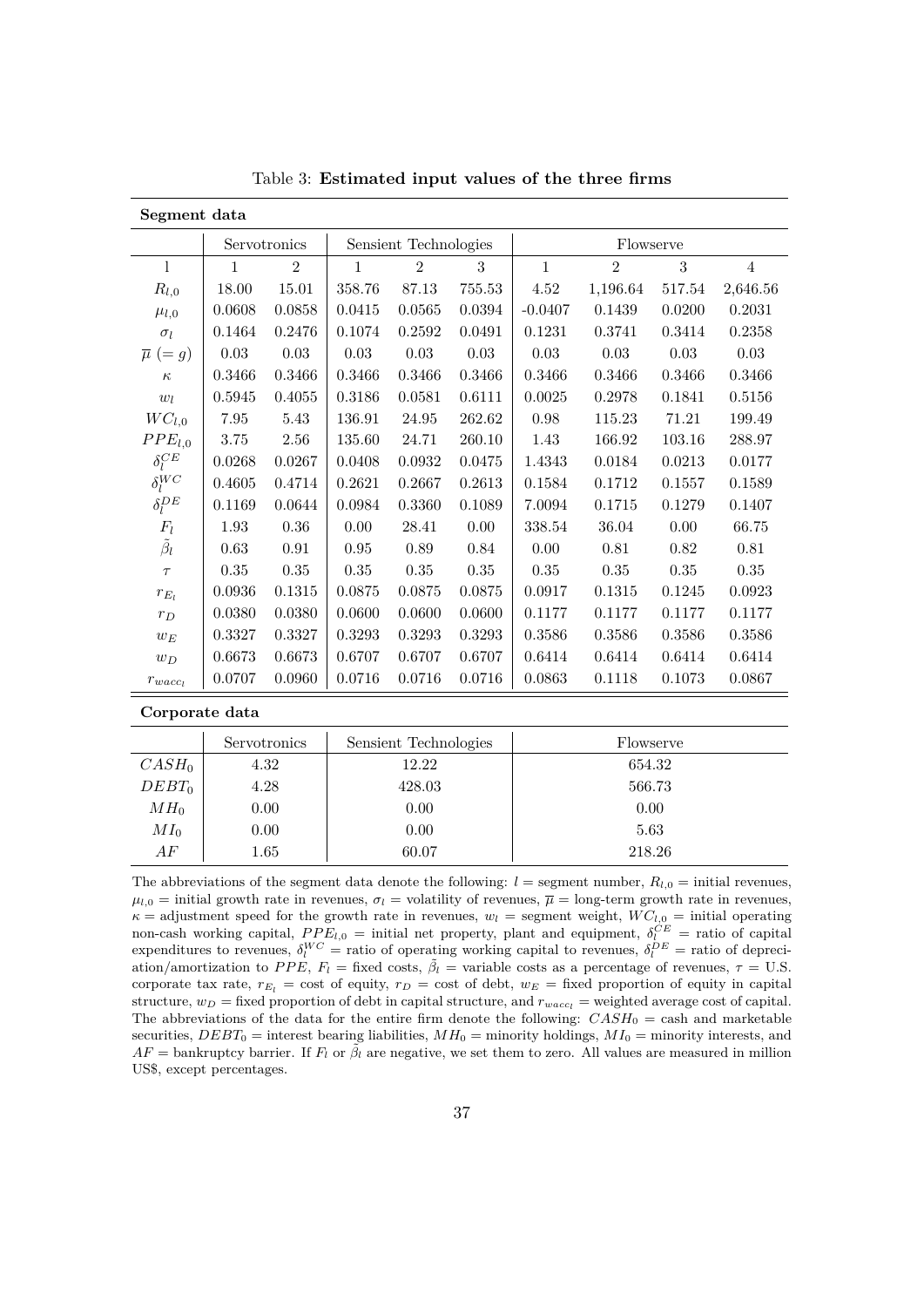Table 4: **Clayton copula parameter**

| Corp.                                 | $\theta$ <sup>1</sup> 2 | $\theta_{2,3}$ | $\theta_{3,4}$             | $\theta_{13 2}$ | $\theta_{24 3}$ | $\theta_{14 23}$ |
|---------------------------------------|-------------------------|----------------|----------------------------|-----------------|-----------------|------------------|
| Servotronics                          | 1.7843                  |                |                            |                 |                 |                  |
| Sensient Technologies   1.4983 0.0002 |                         |                |                            | 1.1721          |                 |                  |
| Flowserve                             | 1.6844                  |                | $0.0002$ $0.4240$ $0.4949$ |                 | 0.6502          | 0.0853           |

This table reports the estimated Clayton copula parameters by optimizing the copula vine log-likelihood (see equation (26)) as the sum of  $L(L-1)/2$  bivariate likelihoods. The structure of the D-vine tree for the four-dimensional pair-copula decomposition (e.g. Flowserve) is shown in figure 2.